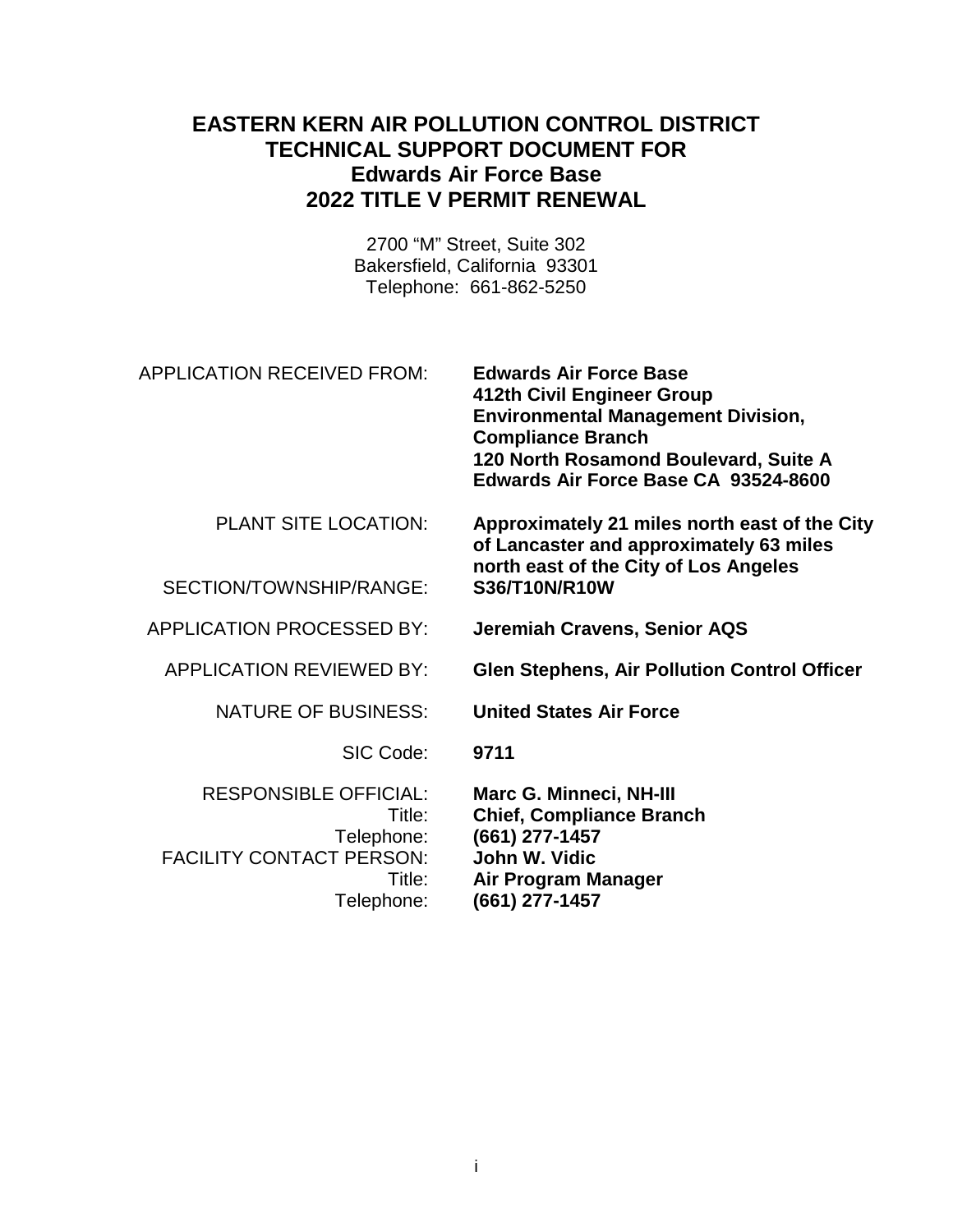# **TABLE OF CONTENTS**

| $\mathbf{L}$  |  |
|---------------|--|
| II.           |  |
| III.          |  |
| IV.           |  |
| V.            |  |
|               |  |
|               |  |
|               |  |
| <b>TABLES</b> |  |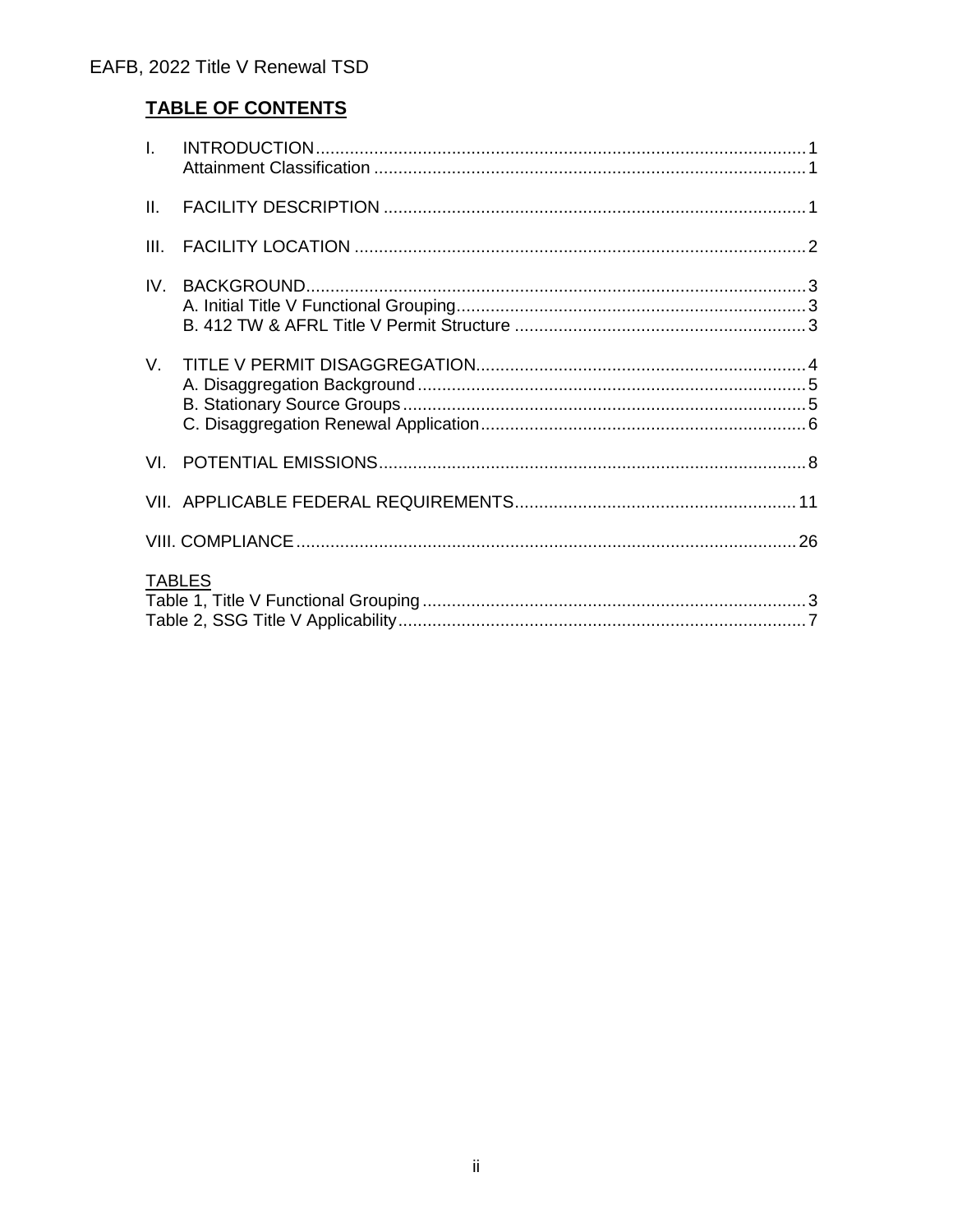## **I. INTRODUCTION**

This Technical Support Document (TSD) pertains to an extensive revision to the Edwards Air Force Base (EAFB) Title V permit renewal, which includes disaggregation of the major stationary source groups. EAFB is located approximately 21 miles north east of the City of Lancaster and approximately 63 miles north east of the City of Los Angeles (See Figure 1).

Issuance of the Title V permit renewal will allow EAFB to continue their day-to-day operations pursuant to the requirements of the Eastern Kern Air Pollution Control District (District) Rule 201.1, Permits to Operate for Sources Subject to Title V of the Federal Clean Air Act Amendments of 1990 (Title V).

### **Attainment Classification**

EAFB is located in an area of the District designated Attainment pursuant to the 1997, 8-hour Ozone NAAQS but Severe for the 2008, (75 ppb) and Serious for the 2015, (70 ppb)8-hour Ozone NAAQS. The major source threshold is 25 tons per year (tpy) for NOx and VOCs. The District is designated attainment or unclassifiable for the NAAQS pollutants: NO2, SO2, CO, PM10, PM2.5, and lead, these major source thresholds are 100 tpy.

EAFB has been operating under an application shield during the past few years because they submitted their Title V permit renewal application in a timely manner. This has allowed the facility to operate without violating their Title V permit.

| App. Rec.:                                | 08/19/2020        |                                 |
|-------------------------------------------|-------------------|---------------------------------|
| 60-Days:                                  | 10/18/2020        |                                 |
| <b>Deemed Complete:</b>                   | 10/16/2020        |                                 |
| <b>Current Title V Permit Expiration:</b> | 02/19/2021        | <b>Under Application Shield</b> |
| Initial Facility 45-Day Review:           | Start: 12/16/2020 | End: 01/30/2021                 |
| Second Facility 45-Day Review:            | Start: 09/20/2021 | End: 11/04/2021                 |
| <b>Third Facility Review:</b>             | Start: 03/02/2022 | End: 04/18/2022                 |
| EPA 45-Day Review:                        | Start: 03/02/2022 | End: 04/18/2022                 |
| Second EPA 45-Day Review:                 | Start: XX/XX/2022 | End: XX/XX/2022                 |
| 30 Day Public Notice:                     | Start: XX/XX/2022 | End: XX/XX/2022                 |
|                                           |                   |                                 |

### **II. FACILITY DESCRIPTION**

An Air Force reorganization consolidated both the 95th Air Base Wing (ABW) and the 412<sup>th</sup> Test Wing (412 TW) into one organization. The 412 TW provides direction for day-to-day base operations and supports more than 10,000 military, federal civilian, and contractor personnel on base. The 412 TW mission is to plan, conduct, analyze, and report on all flight and ground testing of aircraft, weapons systems, software and components and modeling and simulation for the United States Air Force (USAF). There are several Associate Units that operate at EAFB. One significant operation at the Base is the Air Force Research Laboratory (AFRL) whose mission is to discover, develop, and integrate warfighting technologies for the nation's air, space and cyberspace forces.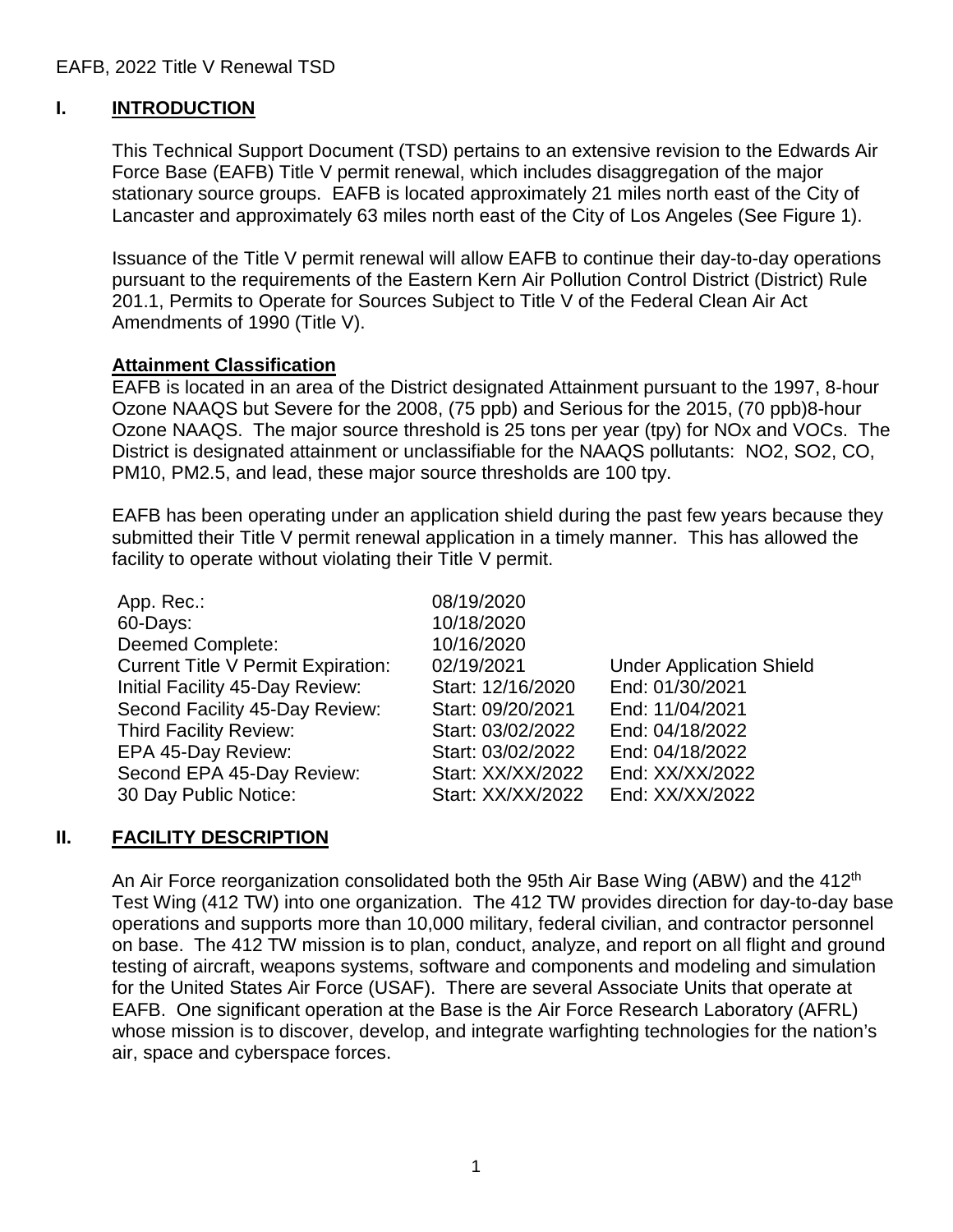EAFB, 2022 Title V Renewal TSD

### **III. FACILITY LOCATION**

412th Civil Engineer Group, Environmental Management Division, Compliance Branch 120 N. Rosamond Boulevard, Edwards Air Force Base CA 93524



**General Vicinity Map of Edwards AFB, Edwards, CA**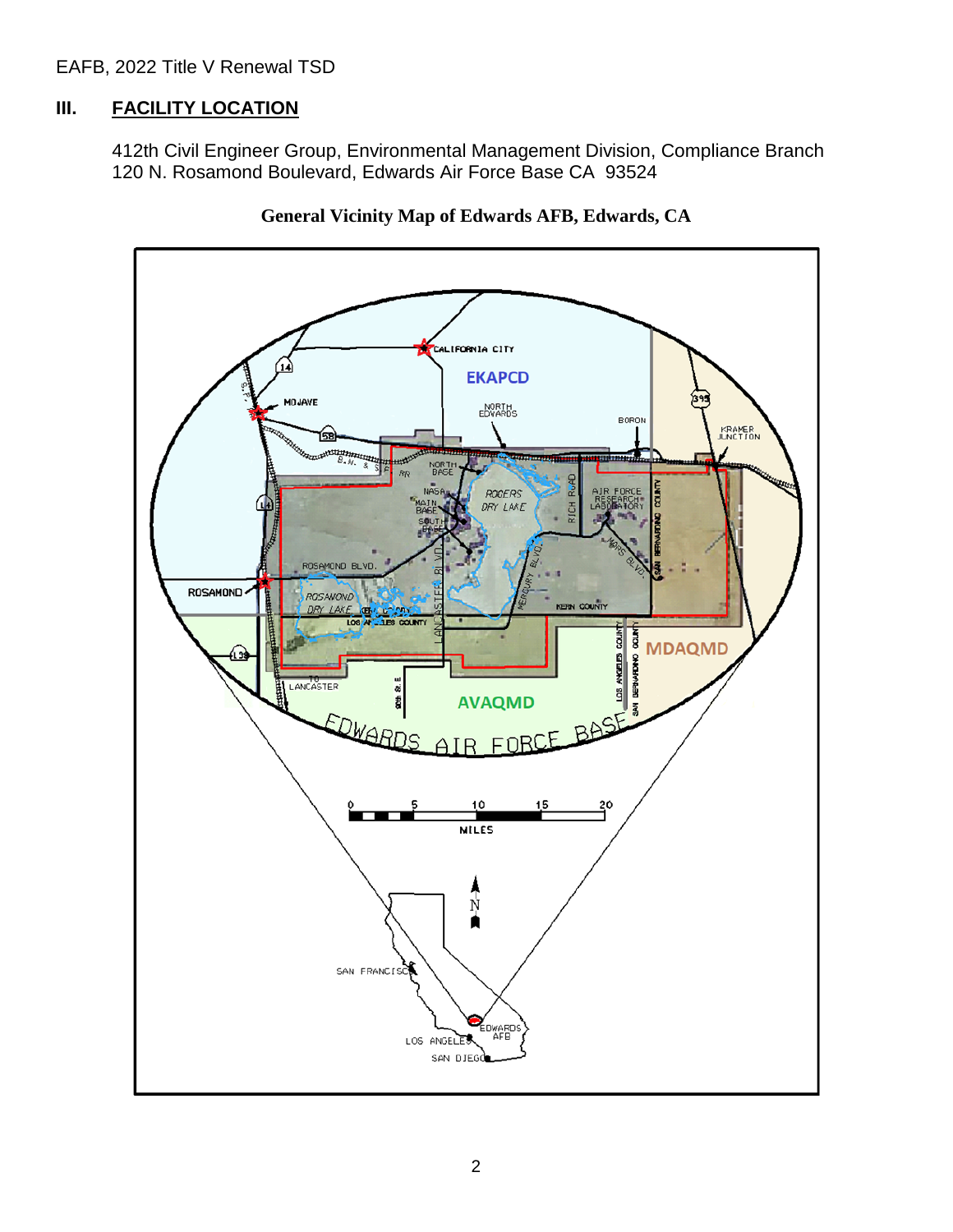## **IV. BACKGROUND**

Pursuant to District Rule 201.1, a Federal Part 70 Permit (No. 9002-V-2000-1) was first issued to EAFB in 2001. EAFB's initial Title V permit was divided into ten (10) source groups. However, EAFB's reorganization condensed their Title V permit down to the two (2) primary base operations; 412<sup>th</sup> Test Wing (412 TW) and Air Force Research Laboratory (AFRL).

### **A. INITIAL TITLE V FUNCTIONAL GROUPING**

For the purpose of Title V implementation, the District established initially established 10 groups for EAFB Title V permit that were based on organizational control, function, and geographic distribution. Table 1 presents that grouping.

| <b>Title V</b><br>Group # | Organization                                                  | <b>Organizational Symbols</b>                                                                                              |
|---------------------------|---------------------------------------------------------------|----------------------------------------------------------------------------------------------------------------------------|
|                           | Maintenance                                                   | 412 MXS/LGMP, 412 MXS/MXMFC, 412 MXS/MXMA, 452<br>FLTS (ABL UEC),                                                          |
| $\mathfrak{D}$            | South Base                                                    | 95 MSG/LGRF, 95 ABW/CETE, Northrop Grumman, 452<br>FLTS (ABL UEC), 412 AMXS/MXAB,                                          |
| 3                         | Phillips Laboratory<br>(now Air Force<br>Research Laboratory) | 95 ABW/CETL, AFRL/PRSX, 95 ABW/CEC, AFRL/SVRDR,<br>AFRL/PRSO, AFRL/ADS, AFRL/ERCRS, AFRL/PROF,<br>AFRL/PRSM, AFRL/PRSX,    |
| 5                         | Civil Engineering                                             | 412 TW/ENRO, 412 TW/EWW, 95 ABW/CED, 95<br>ABW/CETE, 95 ABW/CETS, 95 MSG/SVFS, TORRES<br><b>BROS, Urban Logic Services</b> |
| 6                         | Hospital                                                      | 95 ABW/CETE                                                                                                                |
| 7                         | Supply/Transportation                                         | 95 MSG/LGRF, 95 CETS/SSO                                                                                                   |
| 8                         | <b>Contract Management</b>                                    | 95 MSG/SVRG, Desert Haven, FAA, General Electric, Pratt &<br>Whitney                                                       |
| 9                         | North Base/Technical<br>Support                               | 411 FLTS/YFT, 412 TW/DRP (ATSO), 412 TW/ENRO, 413<br>FLTS/DTF, 95 ABW/CETE                                                 |
| 10                        | Communications<br>Squadron                                    | 95 MSG/SVRA, 95 ABW/CETE                                                                                                   |

## **Table 1 Title V Functional Grouping**

\* Note: Group 4 (Army) is not under the control of the Air Force and no longer in operation.

### **B. 412 TW & AFRL TITLE V PERMIT STRUCTURE**

The 2011, renewal aligned the structure of the Title V Permit to reflect the current (reorganized) operations and anticipated operations at the installation. The primary organization located at EAFB is the 412 TW. AFRL could be considered an Associate Unit, but was determined to be a significant operation. After discussions between both parties occurring on August 29, 2011 and October 4, 2011, and at the request of EAFB, the District agreed to issue two Title V permits for EAFB (one for each primary group operating within the base).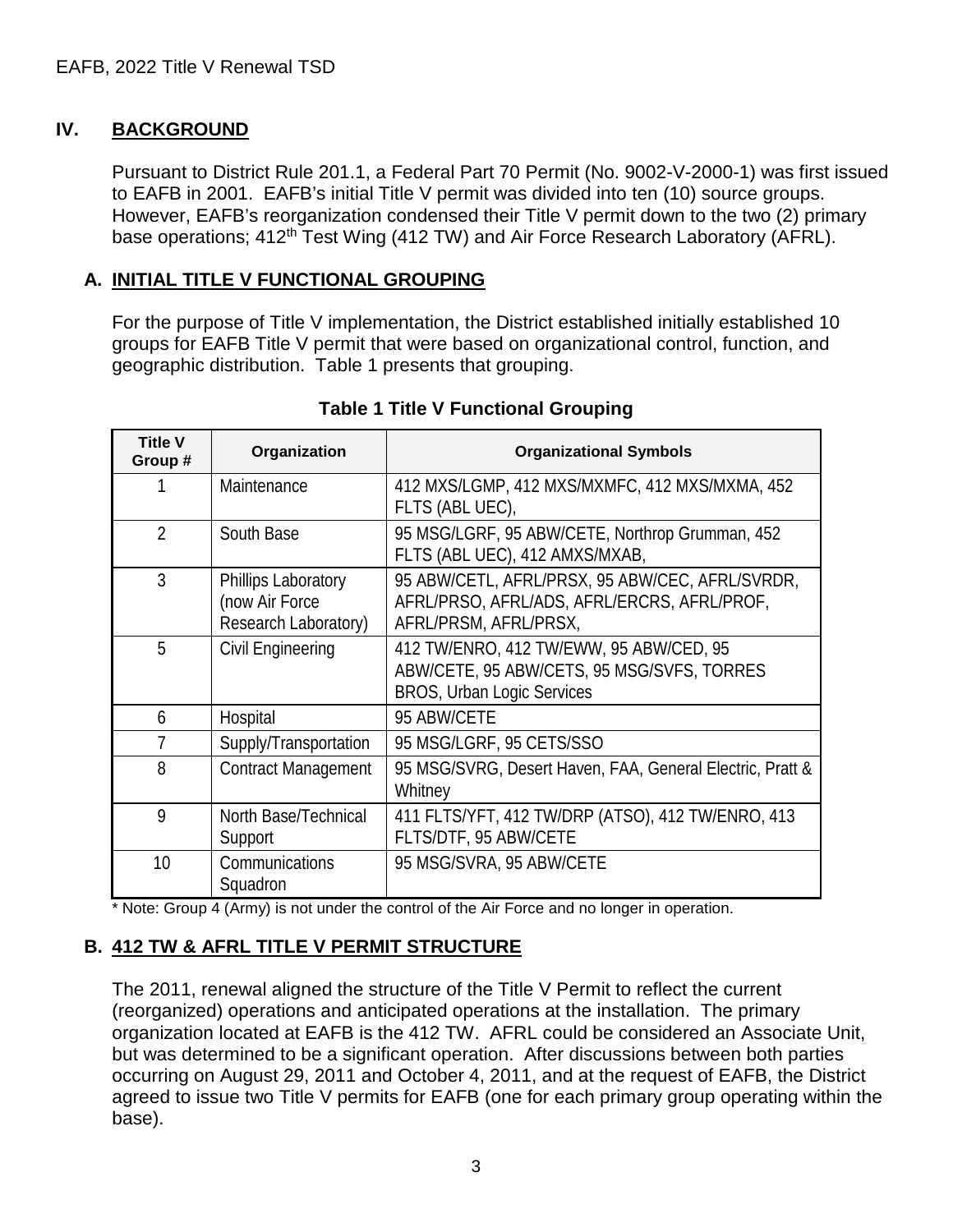The Title V permit consolidated emission sources from the former 95th Air Base Wing (ABW) and 412 TW into one permit and consolidated AFRL operations into its own Title V permit. Even though the Title V permit was broken into two distinct groups (412 TW and AFRL), Title V applicability was still determined to be fence line to fence line. This reflected the USAF reorganization with the consolidation of the 95th ABW and the 412 TW into the 412 TW. Permitted emission units were consolidated into specific groups (e.g., internal combustion engines, external combustion units, etc.) and sequentially arranged in order to streamline the permit.

## **V. TITLE V PERMIT DISAGGREGATION**

EAFB's current Title V Permit was set to expire on 19 February 2021. EAFB submitted an application package to renew and restructure their Title V permit within the appropriate timeframe. The proposed restructure is based on disaggregating the stationary sources for the purpose of Title V permitting. The basis for this disaggregation is the 2 August 1996 U.S. Environmental Protection Agency (EPA) Memorandum, titled: "Major Source Determinations for Military Installations under the Air Toxics, New Source Review, and Title V Operating Permit Programs of the Clean Air Act."

Given the wide variety of functions performed and array of control on a military installation, the Department of Defense (DoD) requested that EPA provide guidance to DoD components on how to determine air emission "major sources" for the 1963 Clean Air Act's (CAA) Title I Parts C & D (1977/1990 amendments), including new source review (NSR) and prevention of significant deterioration) and Title V (1990 amendment, Permits) applicability. The underlying purpose of the memorandum is to ensure military installations are treated consistently with their nonmilitary counterparts with respect to EPA regulations and policies. The memorandum states that "EPA believes it is appropriate to think of military installations as combinations of functionally distinct groupings of pollutant-emitting activities that may be identified and distinguished the same way that industrial and commercial sources are distinguished, that is, on the basis of a 'common sense notion of a plant.'" In addition to major source determination guidance, this 1996 memorandum provides guidance to EPA Regional Offices and their delegated permitting authorities; specifically, the ability to accept multiple Title V permit applications from DoD components for each major source. Therefore, through this application's permit modification EAFB will be able to manage major source groups under separate mission-aligned Title V permits.

The purpose of restructuring EAFB's existing Title V permit is to allow a more flexible and sustainable approach in managing EAFB's air quality requirements while minimizing impact to EAFB's mission. The proposed disaggregation will result in eight (8) distinct Title V permits, encompassing eight (8) of EAFB's twenty-two (22) Stationary Source Groups (SSGs). The twenty-two (22) SSGs capture a total of 188 (as of 30 July 2020) District permitted sources and are based on organizational command and control, functional mission, and geography. The proposed disaggregation identifies eight SSGs with 93 sources of which 56 are subject to Title V requirements and 37 are exempt. The remaining 14 SSGs with 96 sources also fall under Title V exemptions. The inclusion of the SSGs to be Title V permitted are based on the sum of potential to emit (PTE) for each source within the group as compared to Title V major source applicability criteria, or if the group includes sources requiring Title V by regulation (e.g. 40 CFR Subpart GG, Aerospace NESHAP).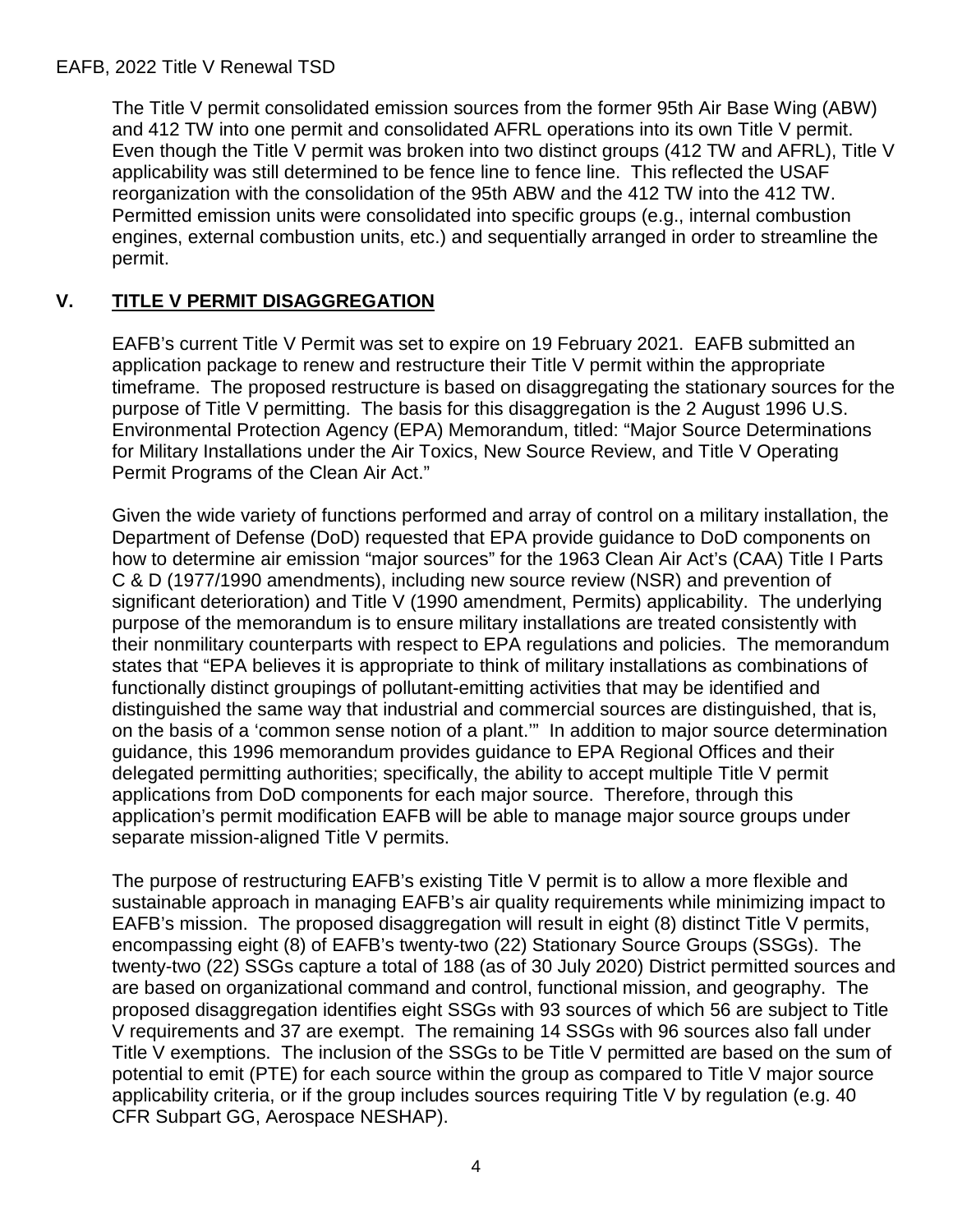## **A. DISAGGREGATION BACKGROUND**

On 2 August 1996, EPA issued a memorandum titled "Major Source Determination for Military Installations under the Air Toxics, New Source Review, and Title V Operating Permit Programs of the Clean Air Act." This memorandum was developed to make evaluation of operations at military installations consistent with nonmilitary stationary sources. EPA determined that a single Standard Industrial Code (SIC) designation, Major Group 97, National Security and International Affairs, was inappropriate for major source determinations at some military installations because it may subject portions of the installation and some operations to requirements that would not otherwise apply if it were a comparable source at a nonmilitary facility. A single SIC designation inappropriately aggregated activities of unique type and diversity based on a single military purpose rather than separate designations based

EPA states that it is appropriate to think of military installations as combinations of functionally distinct groupings of pollutant-emitting activities that may be identified and distinguished the same way that industrial and commercial sources are distinguished within a city. Similar to nonmilitary sources, operations at military installations are classified into "primary" and "support" activities. When support activities are essential to perform the mission, support activities at military bases may be aggregated with their associated primary activity regardless of dissimilar SIC codes. Activities that are independent of the primary aerospace mission, such as gas stations or utilities providing convenience for civilians and residents, may be considered separate, disaggregated operations.

## **B. STATIONARY SOURCE GROUPS**

As result from 1987 discussions and agreement between the District and the Air Force Flight Test Center (AFFTC), EAFB aligned all stationary air sources into distinct Stationary Source Groups (SSGs) for CAA Title I NSR permitting purposes. During these discussions, AFFTC proposed that EAFB be treated as twenty-two (22) separate SSGs based on their command organization and functional mission. In a letter dated 08 September 2014, Edwards AFB proposed to restructure and rename the SSGs to be more consistent with a new command organization and to align the SSGs with specific missions across geographic locations on Edwards AFB. This proposal was slightly amended in December 2014 to reflect additional organizational changes and the changes were accepted by the District on 29 January 2015.

All permitted equipment and support operations at AFRL were classified under SSG 134, AFRL Installation Services. As a number of sources in SSG 134 did not match the Installation Services function, EAFB submitted a change of ownership application on 27 March 2017, to align source function with source group. As a result, twenty-one (21) rocket test stand sources would be restructured under SSG 145, AFRL-Rocket Test Operation. In May of 2017, The District issued twenty-one (21) revised Permits to Operate for the rocket test stand sources reflecting the change to SSG 145.

Although each SSG group's function ultimately reports to the EAFB's Installation Commander, these SSGs are distinct in operation and are not necessarily managed or regulated by the commander. Utilizing the 2 August 1996 EPA guidance, EAFB approached the District in December 2014, and requested that for Title V permitting, EAFB be separated into the same SSGs that were proposed in November 2014, for NSR.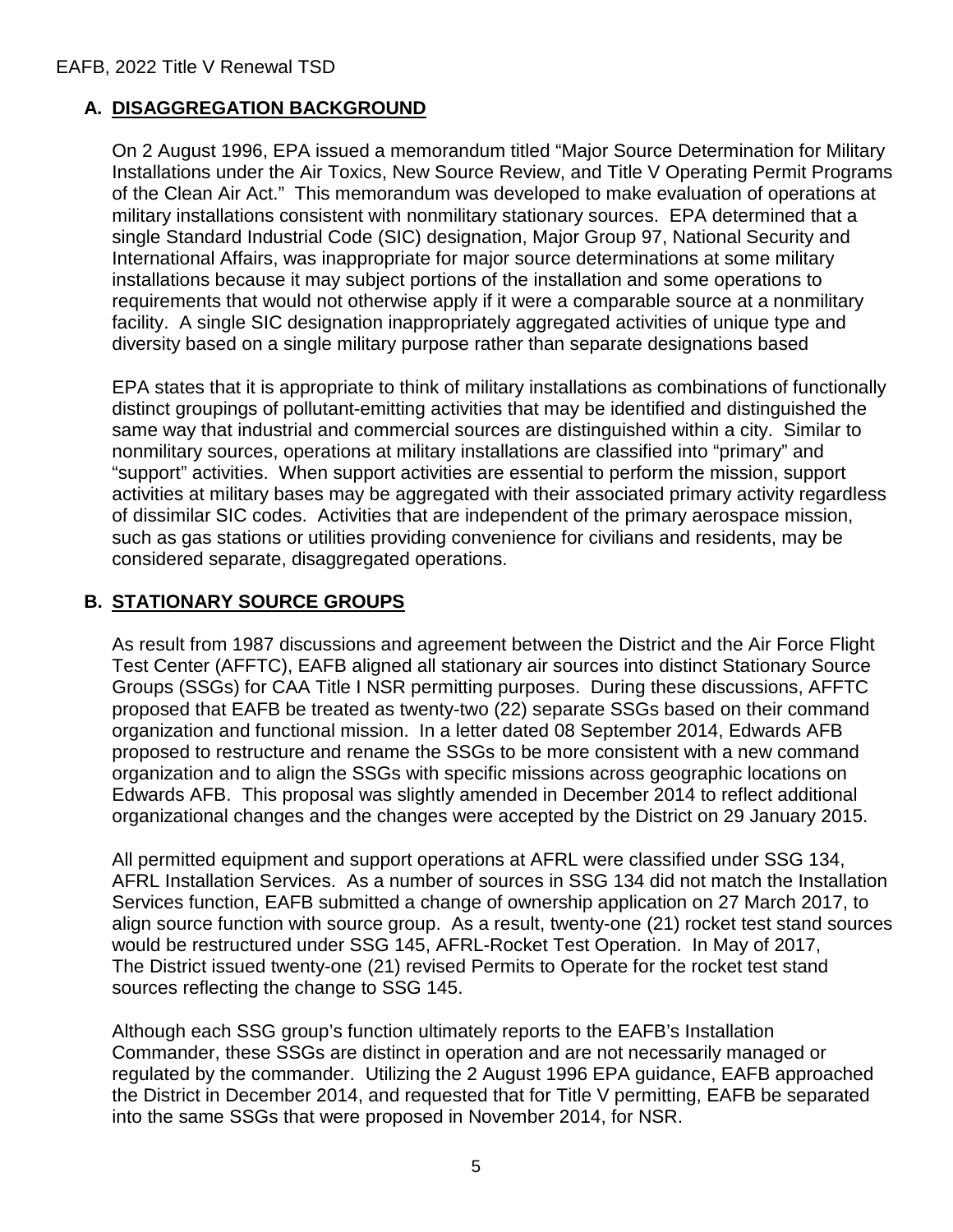### EAFB, 2022 Title V Renewal TSD

Additionally, EAFB requested that Title V applicability be determined for each SSG separately based on the group's emission sources, their PTE, and estimated actual emissions of regulated pollutants based on the District's approved annual emissions inventory. EAFB contended that application of this proposal would result in capturing the main emission sources at EAFB under Title V, while excluding non-applicable smaller and less significant emission sources from the Title V program. The District agreed to consider EAFB's proposal and discuss it with EPA Region 9. In February 2015, the District informed EAFB that EPA was not opposed to the idea but suggested the District follow through with issuing the Title V renewal permit (Permit 9002-V-2000-1, dated 19 February 2016) based on the existing structure of the Title V permit and address the disaggregation approach on the next renewal application. The District agreed to address disaggregation as part of this current renewal with modification application. Since 2016, however, the decision to use estimated actual emissions has been dropped to maintain optimum mission flexibility.

## **C. DISAGGREGATION RENEWAL APPLICATION**

EAFB Title V renewal application package requested disaggregating the Title V permit to include eight (8) SSGs of the twenty two 22 SSGs, which capture the major emission sources under Title V, while excluding non-applicable less significant emission sources from the Title V program. Each SSG was evaluated separately to determine whether the PTE for that SSG qualified as a major stationary source, rather than the current permit approach that aggregates all SSG into one major source.

Thresholds for determining a "major stationary source" and Title V applicability include separate qualifications for areas that are in attainment and non-attainment for NAAQS. Generally, the threshold for requiring a "major stationary source" or SSG to have a Title V permit is lower in areas classified with a higher severity of nonattainment (Marginal, Moderate, Serious, Severe, or Extreme).

The criteria for a SSG inclusion in the Title V permit is based on the definition of a "major stationary source" in District Rule 201.1 and 40 CFR 70.2. Other criteria for SSGs, which fall under the purview of the Title V program include specific sources that have a major source permit under the NSR permit program in 40 CFR 51.165, as administered locally by Districts Rule 210.1 and 210.1A, and non-major sources subject to certain NESHAP regulations such as 40 CFR 63, Subpart GG for aerospace.

There are no actual or potential emissions increases associated with grouping each source separately. Based on the established PTE thresholds under District rule 201.1, five (5) SSGs (0127, 0134, 0139, 0145 and 0147) fall under the definition of "major stationary source" and three (3) SSGs (0131, 0132, and 0138) qualify for inclusion in the Title V permit as determined by NESHAPs. The remaining fourteen (14) SSGs are below the Major Source thresholds and are not subject to a NESHAP, and therefore not Title V permitted.

Table 2 provides a summary of Title V permit applicability for each SSG. The table identifies if PTE is above or below the major source threshold and if the SSG is subject to a specific NESHAP. PTE was determined by using the permitted emissions specified on each PTO and engineering evaluation documentation.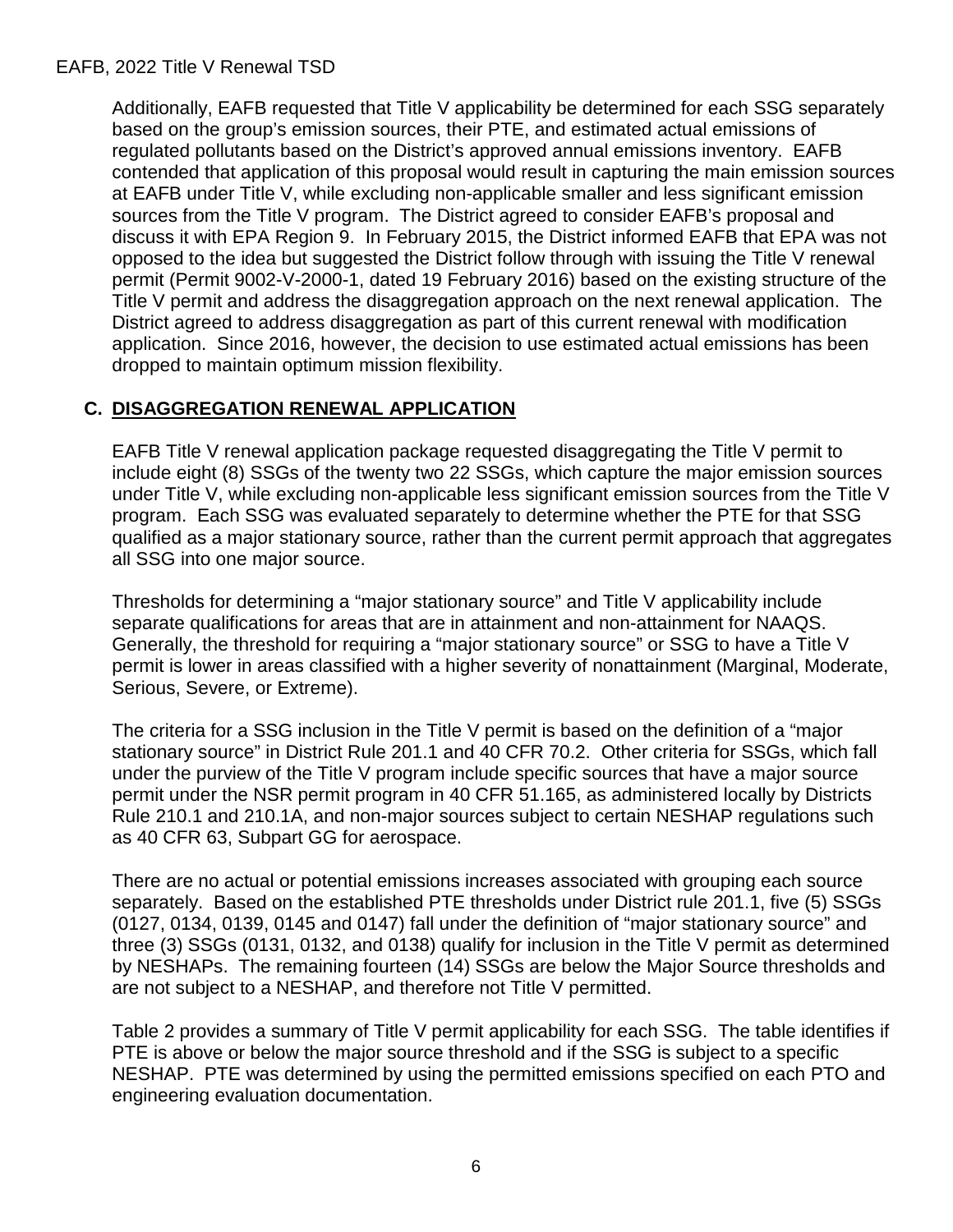|            |                                                                                                                                                        | <b>Potential Emissions</b> |                |                |                |                |  |  |
|------------|--------------------------------------------------------------------------------------------------------------------------------------------------------|----------------------------|----------------|----------------|----------------|----------------|--|--|
| <b>SSG</b> | <b>Title V Required</b>                                                                                                                                | <b>PM10</b>                | <b>SOx</b>     | <b>NOx</b>     | <b>VOC</b>     | $\mathsf{co}$  |  |  |
| 126        | No, PTE is well below thresholds.                                                                                                                      |                            |                |                | 1.55           |                |  |  |
| 127        | Yes, PTE exceeds applicable Title V<br>thresholds. SSG also includes<br>Aerospace NESHAP Sources which<br>must obtain a Title V permit                 | 36.95                      | 167.67         | 3,281.26       | 2,309.92       | 2,472.55       |  |  |
| 128        | No, Permitted sources in SSG.                                                                                                                          | $\overline{a}$             | $\overline{a}$ | $\overline{a}$ | ÷.             | $\omega$       |  |  |
| 129        | No, PTE is well below thresholds.                                                                                                                      | 8.27                       | 0.62           | 29.87          | 3.02           | 8.45           |  |  |
| 130        | No, PTE is well below thresholds.                                                                                                                      | 0.02                       | 0.04           | 1.15           | 0.03           | 0.12           |  |  |
| 131        | Yes, Anticipated HAP PTE from<br>PIRA Open Burn/Open Detonation<br>(OB/OD) Operation and MSW<br>Landfill NESHAP.                                       | 13.66                      | 0.15           | 5.09           | 0.38           | 0.52           |  |  |
| 132        | Yes, Includes Aerospace NESHAP<br>Sources that must operate under a<br>Title V permit.                                                                 | 10.09                      | 0.83           | 12.63          | 13.75          | 4.20           |  |  |
| 133        | No, PTE is well below thresholds.                                                                                                                      | 0.03                       | $\overline{a}$ | $\overline{a}$ | $\overline{a}$ | $\overline{a}$ |  |  |
| 134        | Yes, AFRL Command has directed<br>EAFB to obtain a Title V Permit to<br>allow operational flexibility.                                                 | 9.40                       | 6.48           | 50.05          | 2.97           | 118.02         |  |  |
| 135        | No, PTE is well below thresholds.                                                                                                                      | 0.001                      | 0.002          | 0.07           | 0.004          | 0.02           |  |  |
| 136        | No, Permitted sources in SSG.                                                                                                                          |                            |                |                |                |                |  |  |
| 137        | No, PTE is well below thresholds.                                                                                                                      | 0.30                       | 1.27           | 22.45          | 0.02           | 0.68           |  |  |
| 138        | Yes, Includes Aerospace NESHAP<br>Sources that must operate under a<br>Title V permit.                                                                 | 0.04                       | 0.03           | 0.53           | 0.16           | 0.78           |  |  |
| 139        | Yes, PTE exceeds the applicable<br>Title V thresholds.                                                                                                 | 0.01                       | 0.14           | 0.12           | 0.09           | 1989.98        |  |  |
| 140        | No, PTE is well below thresholds.                                                                                                                      | 0.20                       | 0.15           | 6.75           | 0.98           | 8.31           |  |  |
| 141        | No, PTE is well below thresholds.                                                                                                                      | 1.01                       |                | 0.18           | 0.39           | 0.04           |  |  |
| 142        | No, Permitted sources in SSG.                                                                                                                          |                            |                |                |                |                |  |  |
| 143        | No, Permitted sources in SSG.                                                                                                                          |                            |                |                |                |                |  |  |
| 144        | No, Permitted sources in SSG.                                                                                                                          |                            |                |                |                |                |  |  |
| 145        | Yes, PTE exceeds applicable Title V<br>threshold and AFRL Command has<br>directed EAFB to obtain a Title V<br>Permit to allow operational flexibility. | 2.53                       |                | 13.00          |                | 100.74         |  |  |
| 146        | No, Permitted sources in SSG.                                                                                                                          |                            |                |                |                |                |  |  |
| 147        | Yes, PTE exceeds the applicable<br>Title V thresholds.                                                                                                 | 39.77                      | 10.37          | 3,085.21       | 17.40          | 1,545.88       |  |  |

# **Table 2 SSG Title V Applicability**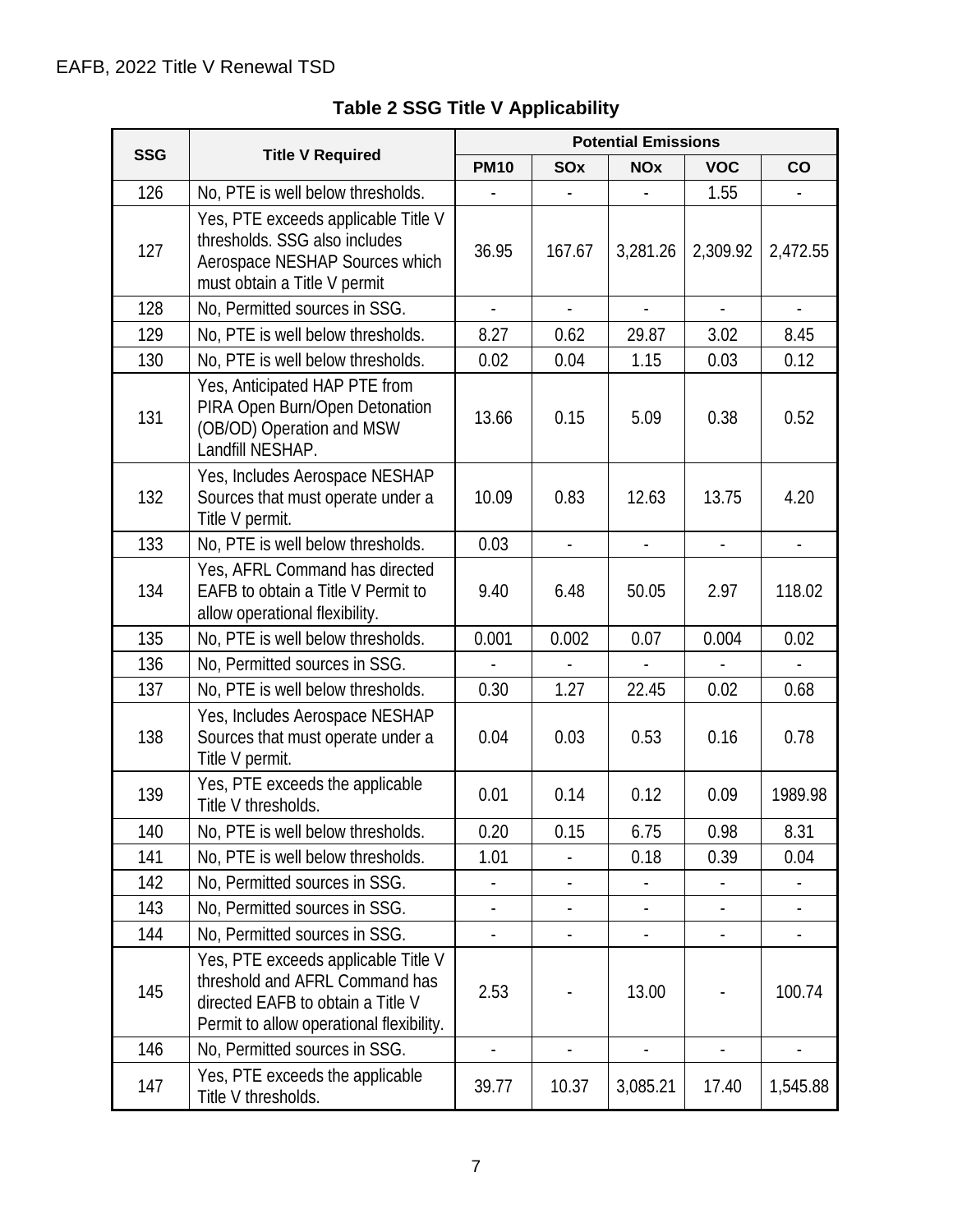## **VI. POTENTIAL EMISSIONS**

There have been no major emission sources added since the previous (2016) Title V renewal. The majority of new or replacement permitted emission sources have been for facility management and emergency operations, and have lower emission rates from improved engine efficiency and stricter emission controls. The following tables list the potential emissions, postmodification emissions, emissions change, and Greenhouse Gas emissions for each Title V permitted SSG. GHGs are PTE reported for year 2019 and exclude exempt sources.

## **SSG 127, MXG-Operations MB**

| <b>Criteria Pollutant Emissions (tons per year)</b> |           |                 |                       |            |          |  |  |  |  |
|-----------------------------------------------------|-----------|-----------------|-----------------------|------------|----------|--|--|--|--|
| Pollutant:                                          | $PM_{10}$ | SO <sub>x</sub> | <b>NO<sub>x</sub></b> | <b>VOC</b> | CO       |  |  |  |  |
| Potential Emissions <sup>1</sup>                    | 36.95     | 167.67          | 3,281.26              | 2,309.92   | 2,472.55 |  |  |  |  |
| Post-modification                                   | 34.14     | 167.67          | 3,281.26              | 2,309.89   | 2,472.55 |  |  |  |  |
| <b>Emissions</b>                                    |           |                 |                       |            |          |  |  |  |  |
| Emissions Change <sup>2</sup>                       | (2.81)    |                 |                       | (0.03)     |          |  |  |  |  |

1 Potential to emit prior to project modifications

2 Difference between potential emissions and post-modification emissions, excluding exempted.

| <b>Greenhouse Gas Emissions (tons per year)</b> |                   |       |                  |             |             |                 |         |  |
|-------------------------------------------------|-------------------|-------|------------------|-------------|-------------|-----------------|---------|--|
| Pollutants:                                     | $\mathsf{CO_{2}}$ | CH4   | N <sub>2</sub> O | <b>HFCs</b> | <b>PFCs</b> | SF <sub>6</sub> | ™otal   |  |
| Emissions (tpy):                                | 293,393           | 11.7  | 2.3              | N/A         | N/A         | N/A             |         |  |
| *GWP:                                           |                   | 21    | 310              | $***$       | $***$       | 23,900          |         |  |
| $CO2e$ (tpy):                                   | 293,393           | 245.7 | 713              | N/A         | N/A         | N/A             | 294,352 |  |

Carbon dioxide (CO<sub>2</sub>), Nitrous oxide (N<sub>2</sub>O), Methane (CH<sub>4</sub>), Hydrofluorocarbons (HFCs), Perfluorocarbons (PFCs), and Sulfur Hexafluoride (SF6).

## **SSG 131, CEG-Operations BW**

| <b>Criteria Pollutant Emissions (tons per year)</b> |           |                 |                       |            |      |  |  |  |  |
|-----------------------------------------------------|-----------|-----------------|-----------------------|------------|------|--|--|--|--|
| Pollutant:                                          | $PM_{10}$ | SO <sub>x</sub> | <b>NO<sub>x</sub></b> | <b>VOC</b> | CC   |  |  |  |  |
| Potential Emissions <sup>1</sup>                    | 13.66     | 0.15            | 5.09                  | 0.38       | 0.52 |  |  |  |  |
| Post-modification                                   | 13.66     | 0.15            | 5.09                  | 0.38       | 0.52 |  |  |  |  |
| <b>Emissions</b>                                    |           |                 |                       |            |      |  |  |  |  |
| Emissions Change <sup>2</sup>                       |           |                 |                       |            |      |  |  |  |  |

1 Potential to emit prior to project modifications

<sup>2</sup>Difference between potential emissions and post-modification emissions, excluding exempted.

| <b>Greenhouse Gas Emissions</b> (tons per year) |                 |                 |                  |             |             |                 |                  |  |  |
|-------------------------------------------------|-----------------|-----------------|------------------|-------------|-------------|-----------------|------------------|--|--|
| Pollutants:                                     | CO <sub>2</sub> | CH <sub>4</sub> | N <sub>2</sub> O | <b>HFCs</b> | <b>PFCs</b> | SF <sub>6</sub> | $\mathsf{Total}$ |  |  |
| <b>Emissions (tpy):</b>                         | 5.394           | 26              | 0.02             | N/A         | N/A         | N/A             |                  |  |  |
| *GWP:                                           |                 | 21              | 310              | $***$       | $***$       | 23,900          |                  |  |  |
| $CO2e$ (tpy):                                   | 5,394           | 546             | 6.2              | N/A         | N/A         | N/A             | 5.946            |  |  |

Carbon dioxide (CO<sub>2</sub>), Nitrous oxide (N<sub>2</sub>O), Methane (CH<sub>4</sub>), Hydrofluorocarbons (HFCs), Perfluorocarbons (PFCs), and Sulfur Hexafluoride ( $SF<sub>6</sub>$ ).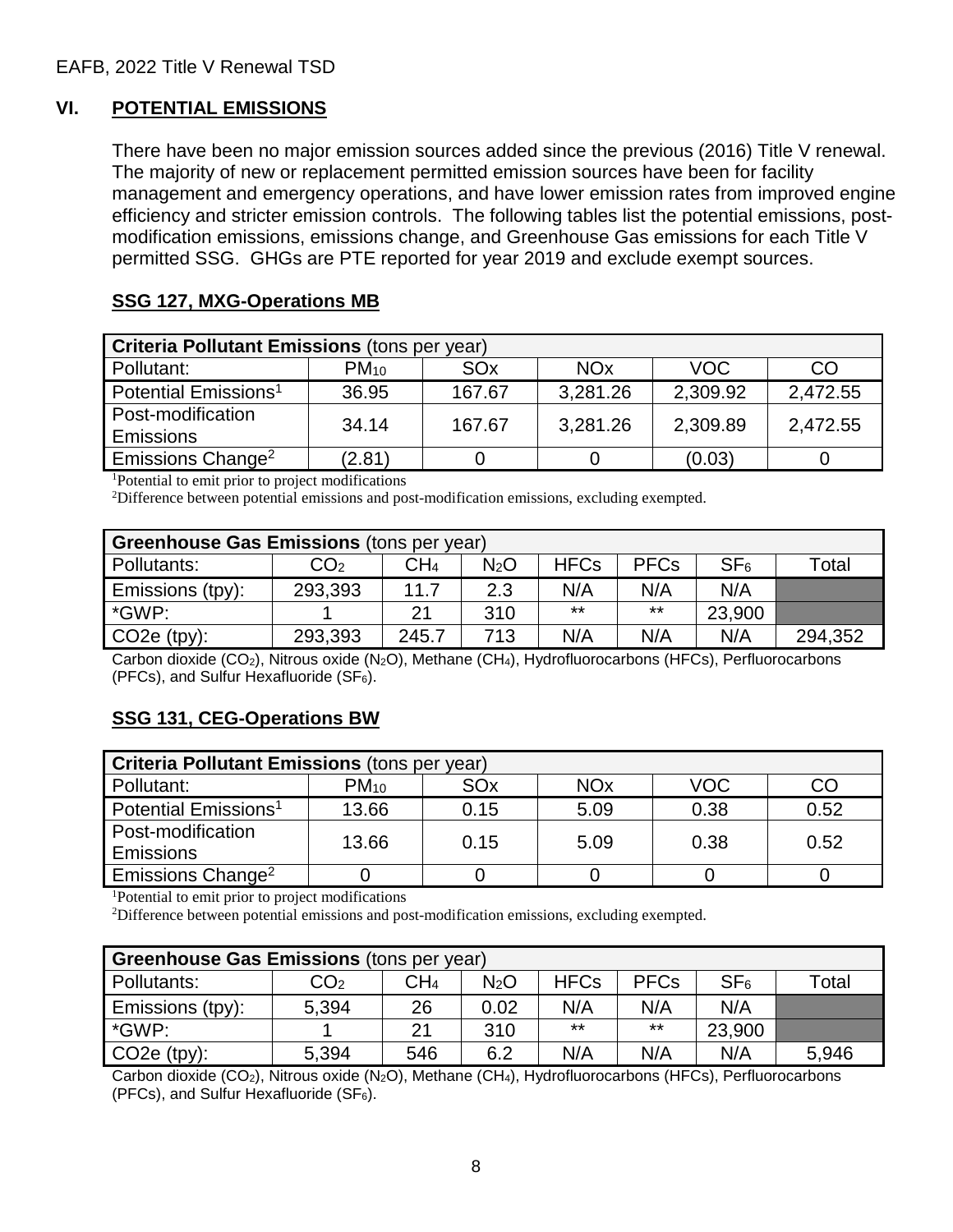## **SSG 132, OG-Operations SB**

| <b>Criteria Pollutant Emissions (tons per year)</b> |           |                 |                       |            |       |  |  |  |  |
|-----------------------------------------------------|-----------|-----------------|-----------------------|------------|-------|--|--|--|--|
| Pollutant:                                          | $PM_{10}$ | SO <sub>x</sub> | <b>NO<sub>x</sub></b> | <b>VOC</b> | CO    |  |  |  |  |
| Potential Emissions <sup>1</sup>                    | 10.1      | 0.826           | 12.6                  | 13.75      | 4.2   |  |  |  |  |
| Post-modification                                   | 6.14      | 0.823           | 11.0                  | 13.5       | 3.9   |  |  |  |  |
| <b>Emissions</b>                                    |           |                 |                       |            |       |  |  |  |  |
| Emissions Change <sup>2</sup>                       | (4.0)     | (0.003)         | $^{\prime}$ 1.6)      | (0.3)      | (0.3) |  |  |  |  |

1 Potential to emit prior to project modifications

2 Difference between potential emissions and post-modification emissions, excluding exempted.

| Greenhouse Gas Emissions (tons per year) |                   |      |                  |             |             |                 |       |  |  |
|------------------------------------------|-------------------|------|------------------|-------------|-------------|-----------------|-------|--|--|
| Pollutants:                              | $\mathsf{CO_{2}}$ | CH4  | N <sub>2</sub> O | <b>HFCs</b> | <b>PFCs</b> | SF <sub>6</sub> | ™otal |  |  |
| Emissions (tpy):                         | 1,676             | 0.06 | 0.04             | N/A         | N/A         | N/A             |       |  |  |
| *GWP:                                    |                   | 21   | 310              | $***$       | $***$       | 23,900          |       |  |  |
| $CO2e$ (tpy):                            | 1,676             | 1.26 | 12.4             | N/A         | N/A         | N/A             | 1,690 |  |  |

Carbon dioxide (CO<sub>2</sub>), Nitrous oxide (N<sub>2</sub>O), Methane (CH<sub>4</sub>), Hydrofluorocarbons (HFCs), Perfluorocarbons (PFCs), and Sulfur Hexafluoride ( $SF<sub>6</sub>$ ).

## **SSG 134, Installation Services**

| <b>Criteria Pollutant Emissions (tons per year)</b> |           |       |                       |            |                  |  |  |  |  |
|-----------------------------------------------------|-----------|-------|-----------------------|------------|------------------|--|--|--|--|
| Pollutant:                                          | $PM_{10}$ | SOx   | <b>NO<sub>x</sub></b> | <b>VOC</b> |                  |  |  |  |  |
| Potential Emissions <sup>1</sup>                    | 9.4       | 6.5   | 50.1                  | 3.0        | 118              |  |  |  |  |
| Post-modification<br><b>Emissions</b>               | 9.3       | 6.4   | 47.1                  | 2.6        | 117.0            |  |  |  |  |
| Emissions Change <sup>2</sup>                       | (0.1)     | (0.1) | (3.0)                 | (0.4)      | $^{\prime}$ 1.0) |  |  |  |  |

1 Potential to emit prior to project modifications

2 Difference between potential emissions and post-modification emissions, excluding exempted.

| <b>Greenhouse Gas Emissions (tons per year)</b> |                 |                 |                  |             |             |                 |             |
|-------------------------------------------------|-----------------|-----------------|------------------|-------------|-------------|-----------------|-------------|
| Pollutants:                                     | CO <sub>2</sub> | CH <sub>4</sub> | N <sub>2</sub> O | <b>HFCs</b> | <b>PFCs</b> | SF <sub>6</sub> | $\tau$ otal |
| Emissions (tpy):                                | 99,723          | 4.87            | 0.97             | N/A         | N/A         | N/A             |             |
| *GWP:                                           |                 | 21              | 310              | $***$       | $***$       | 23,900          |             |
| $CO2e$ (tpy):                                   | 99,723          | 102.3           | 300.7            | N/A         | N/A         | N/A             | 100,126     |

## **SSG 138, MXG-Logistics MB**

| <b>Criteria Pollutant Emissions (tons per year)</b> |           |         |                       |         |         |  |  |
|-----------------------------------------------------|-----------|---------|-----------------------|---------|---------|--|--|
| Pollutant:                                          | $PM_{10}$ | SOx     | <b>NO<sub>x</sub></b> | VOC     |         |  |  |
| Potential Emissions <sup>1</sup>                    |           |         |                       |         |         |  |  |
| Post-modification                                   | 0.04      | 0.03    | 0.53                  | 0.16    | 0.78    |  |  |
| <b>Emissions</b>                                    |           |         |                       |         |         |  |  |
| Emissions Change <sup>2</sup>                       | $-0.04$   | $-0.03$ | $-0.53$               | $-0.16$ | $-0.78$ |  |  |

1 Potential to emit prior to project modifications

2 Difference between potential emissions and post-modification emissions, excluding exempted.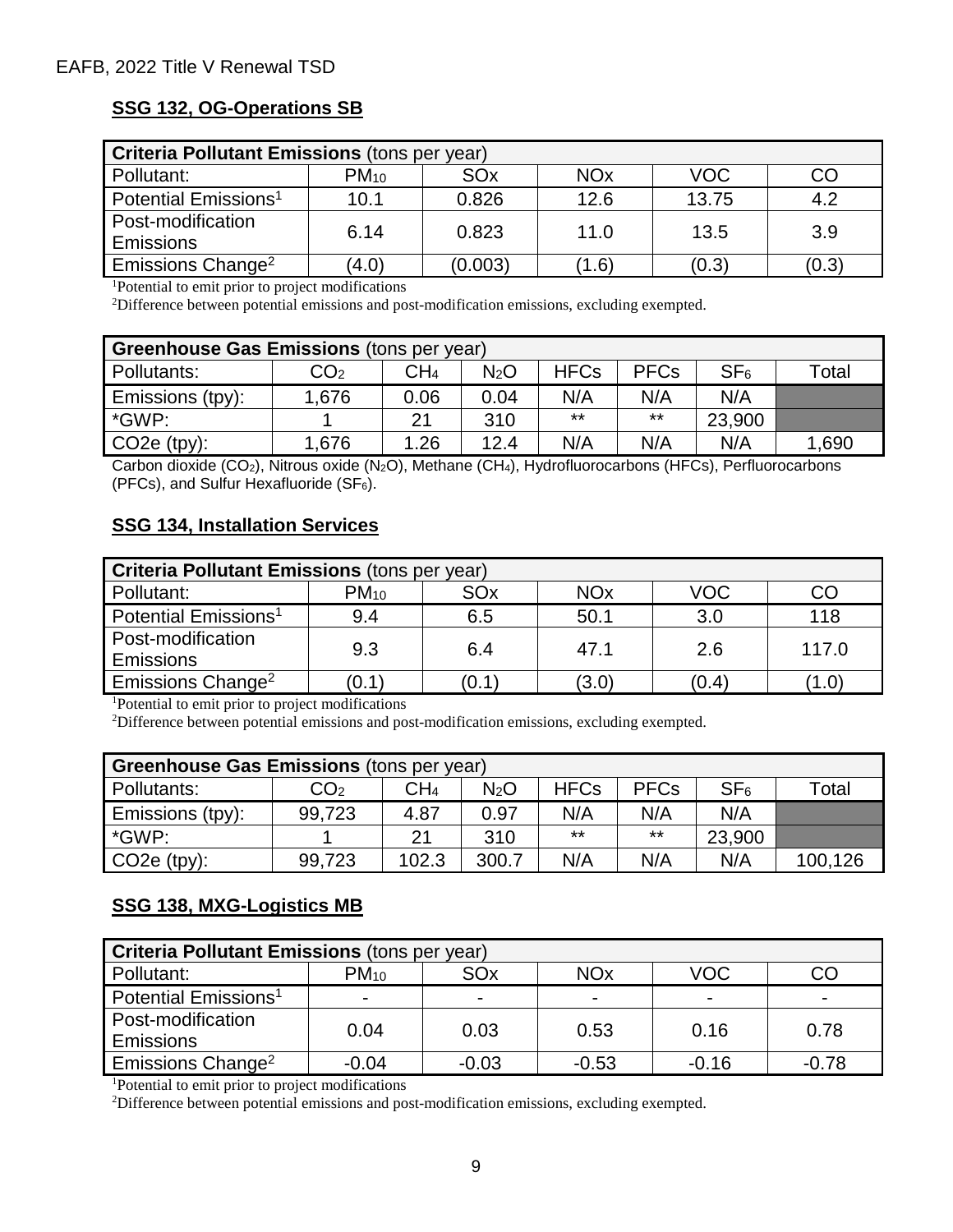| Greenhouse Gas Emissions (tons per year) |                          |                          |                  |             |             |                 |      |
|------------------------------------------|--------------------------|--------------------------|------------------|-------------|-------------|-----------------|------|
| Pollutants:                              | CO2                      | CH <sub>4</sub>          | N <sub>2</sub> O | <b>HFCs</b> | <b>PFCs</b> | SF <sub>6</sub> | otal |
| Emissions (tpy):                         | $\overline{\phantom{0}}$ | $\overline{\phantom{0}}$ |                  | N/A         | N/A         | N/A             |      |
| *GWP:                                    |                          | 21                       | 310              | $***$       | $***$       | 23,900          |      |
| $CO2e$ (tpy):                            | $\overline{\phantom{0}}$ | $\blacksquare$           |                  | N/A         | N/A         | N/A             |      |

Carbon dioxide (CO<sub>2</sub>), Nitrous oxide (N<sub>2</sub>O), Methane (CH<sub>4</sub>), Hydrofluorocarbons (HFCs), Perfluorocarbons (PFCs), and Sulfur Hexafluoride (SF $_6$ ).

## **SSG 139, OG-Operations BW**

| <b>Criteria Pollutant Emissions (tons per year)</b> |           |      |                       |            |       |  |  |
|-----------------------------------------------------|-----------|------|-----------------------|------------|-------|--|--|
| Pollutant:                                          | $PM_{10}$ | SOx  | <b>NO<sub>x</sub></b> | <b>VOC</b> | CO    |  |  |
| Potential Emissions <sup>1</sup>                    | 0.01      | 0.14 | 0.12                  | 0.09       | 1,990 |  |  |
| Post-modification<br><b>Emissions</b>               | 0.01      | 0.14 | 0.12                  |            | 1,990 |  |  |
| Emissions Change <sup>2</sup>                       |           |      |                       | (0.09)     |       |  |  |

1 Potential to emit prior to project modifications

<sup>2</sup>Difference between potential emissions and post-modification emissions, excluding exempted.

| <b>Greenhouse Gas Emissions (tons per year)</b> |                 |        |         |             |             |                 |                  |
|-------------------------------------------------|-----------------|--------|---------|-------------|-------------|-----------------|------------------|
| Pollutants:                                     | CO <sub>2</sub> | CH4    | $N_2O$  | <b>HFCs</b> | <b>PFCs</b> | SF <sub>6</sub> | $\mathsf{Total}$ |
| Emissions (tpy):                                | 5.6             | 0.0002 | 0.00004 | N/A         | N/A         | N/A             |                  |
| *GWP:                                           |                 | 21     | 310     | $***$       | $***$       | 23,900          |                  |
| $CO2e$ (tpy):                                   | 5.6             | 0.0042 | 0.0124  | N/A         | N/A         | N/A             | 5.6              |

## **SSG 145, Rocket Test Operations**

| <b>Criteria Pollutant Emissions (tons per year)</b> |           |                 |                       |     |        |  |  |
|-----------------------------------------------------|-----------|-----------------|-----------------------|-----|--------|--|--|
| Pollutant:                                          | $PM_{10}$ | SO <sub>x</sub> | <b>NO<sub>x</sub></b> | VOC |        |  |  |
| Potential Emissions <sup>1</sup>                    | 2.53      |                 | 13.00                 |     | 100.74 |  |  |
| Post-modification                                   | 2.53      |                 | 13.00                 |     | 100.74 |  |  |
| <b>Emissions</b>                                    |           |                 |                       |     |        |  |  |
| Emissions Change <sup>2</sup>                       |           |                 |                       |     |        |  |  |

1 Potential to emit prior to project modifications

2 Difference between potential emissions and post-modification emissions, excluding exempted.

| Greenhouse Gas Emissions (tons per year) |                   |         |                  |             |             |                 |        |
|------------------------------------------|-------------------|---------|------------------|-------------|-------------|-----------------|--------|
| Pollutants:                              | $\mathsf{CO_{2}}$ | CH4     | N <sub>2</sub> O | <b>HFCs</b> | <b>PFCs</b> | SF <sub>6</sub> | Total  |
| Emissions (tpy):                         | 27,735            | 146.7   | 0.001            | N/A         | N/A         | N/A             |        |
| *GWP:                                    |                   | 21      | 310              | $***$       | $***$       | 23,900          |        |
| $CO2e$ (tpy):                            | 27,735            | 3,080.7 | 0.31             | N/A         | N/A         | N/A             | 30,816 |

Carbon dioxide (CO<sub>2</sub>), Nitrous oxide (N<sub>2</sub>O), Methane (CH<sub>4</sub>), Hydrofluorocarbons (HFCs), Perfluorocarbons (PFCs), and Sulfur Hexafluoride (SF6).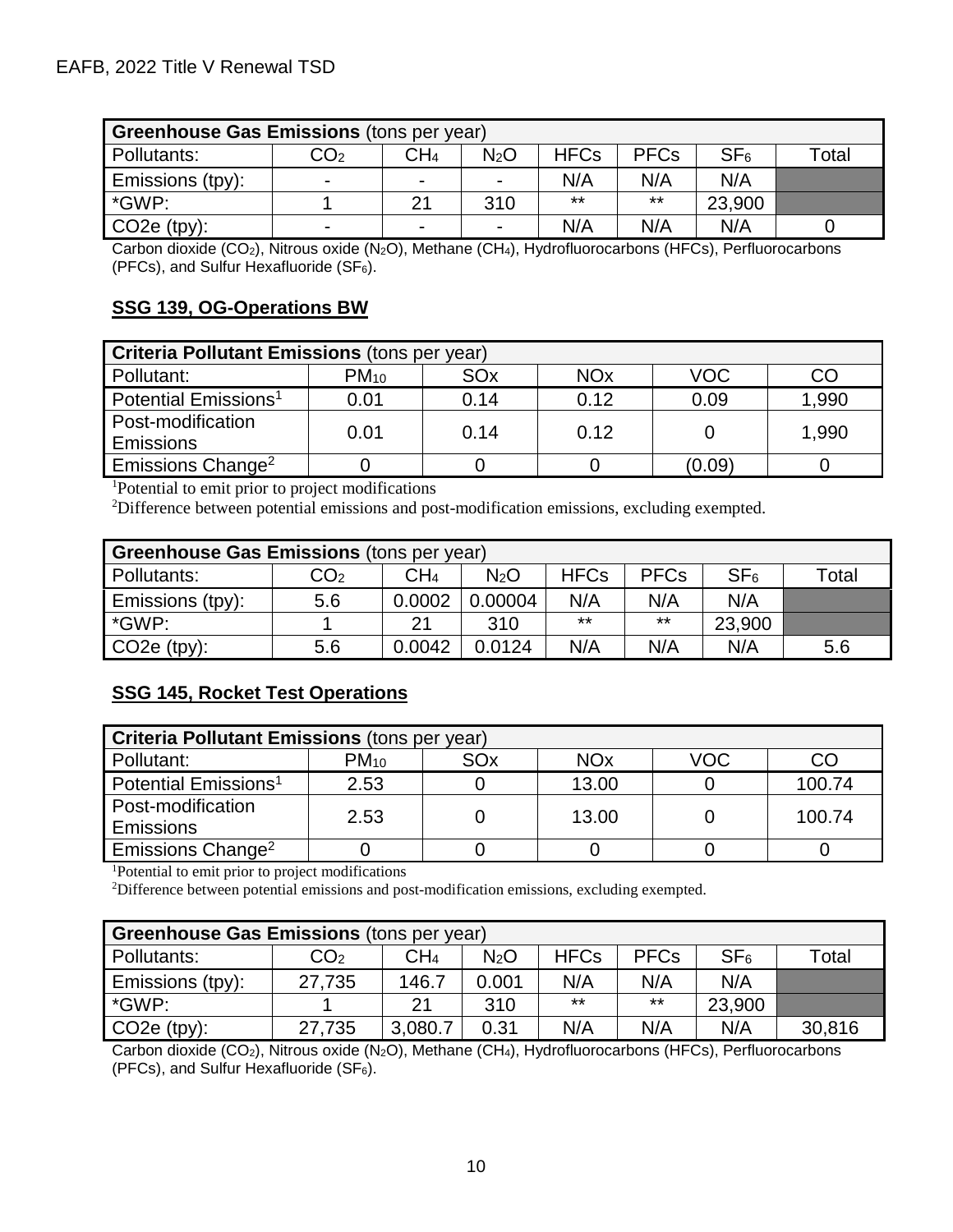## **SSG, 147 MXG-Contracted Operations BW**

| <b>Criteria Pollutant Emissions (tons per year)</b> |           |                 |                       |         |         |  |  |
|-----------------------------------------------------|-----------|-----------------|-----------------------|---------|---------|--|--|
| Pollutant:                                          | $PM_{10}$ | SO <sub>x</sub> | <b>NO<sub>x</sub></b> | VOC     | CO      |  |  |
| Potential Emissions <sup>1</sup>                    | 39.765    | 10.37           | 3,085.21              | 17.395  | 1,545.9 |  |  |
| Post-modification                                   | 39.760    | 10.35           | 3,085.14              | 17.392  | 1,545.6 |  |  |
| <b>Emissions</b>                                    |           |                 |                       |         |         |  |  |
| Emissions Change <sup>2</sup>                       | (0.005)   | (0.02)          | (0.08)                | (0.004) | (0.3)   |  |  |

1 Potential to emit prior to project modifications

2 Difference between potential emissions and post-modification emissions, excluding exempted.

| Greenhouse Gas Emissions (tons per year) |                   |                 |                  |             |             |                 |                     |
|------------------------------------------|-------------------|-----------------|------------------|-------------|-------------|-----------------|---------------------|
| Pollutants:                              | $\mathsf{CO_{2}}$ | CH <sub>4</sub> | N <sub>2</sub> O | <b>HFCs</b> | <b>PFCs</b> | SF <sub>6</sub> | $\mathsf{^{To}tal}$ |
| Emissions (tpy):                         | 146,058           | 5.8             |                  | N/A         | N/A         | N/A             |                     |
| *GWP:                                    |                   | 21              | 310              | $***$       | $***$       | 23,900          |                     |
| $CO2e$ (tpy):                            | 146,058           | 121.8           | 310              | N/A         | N/A         | N/A             | 146,490             |

Carbon dioxide (CO<sub>2</sub>), Nitrous oxide (N<sub>2</sub>O), Methane (CH<sub>4</sub>), Hydrofluorocarbons (HFCs), Perfluorocarbons (PFCs), and Sulfur Hexafluoride (SF6).

## **VII. APPLICABLE FEDERAL REQUIREMENTS**

Sources are subject to the most recently Board approved version of an adopted rule. Most of the rules this facility is subject to are part of the State Implementation Plan (SIP) and a few are considered "local only" meaning that it is not part of the SIP. In some instances a current rule will differ from those in the SIP due to a revision. This is called a SIP gap and happens when EPA has not yet acted on a SIP submittal.

Enforcement of a rule awaiting SIP approval should guarantee compliance with its SIP approved counterpart. This is because the pending rule will be at least as stringent as the SIP rule. The table below lists all rules and regulations this facility is subject to. SIP approved rules list their approval date along with current revision date (if applicable), thus making them federally enforceable.

### **Rule No. Rule Title and Description Conditions**

### Rule 107 **Inspections**

Inspections shall be made by the enforcement agency for the purpose of obtaining information necessary to determine whether air pollution sources are in compliance with applicable rules and regulations, including authority to require record keeping and to make inspections and conduct tests of air pollution sources.

#### Rule 108 **Stack Monitoring**

SIP Approved

2004

Upon the request of and as directed by the Control Officer, the owner shall provide, install, and operate continuous monitoring equipment on such operations as directed. The owner shall maintain, calibrate, and repair the equipment and shall keep the equipment operating at design capabilities.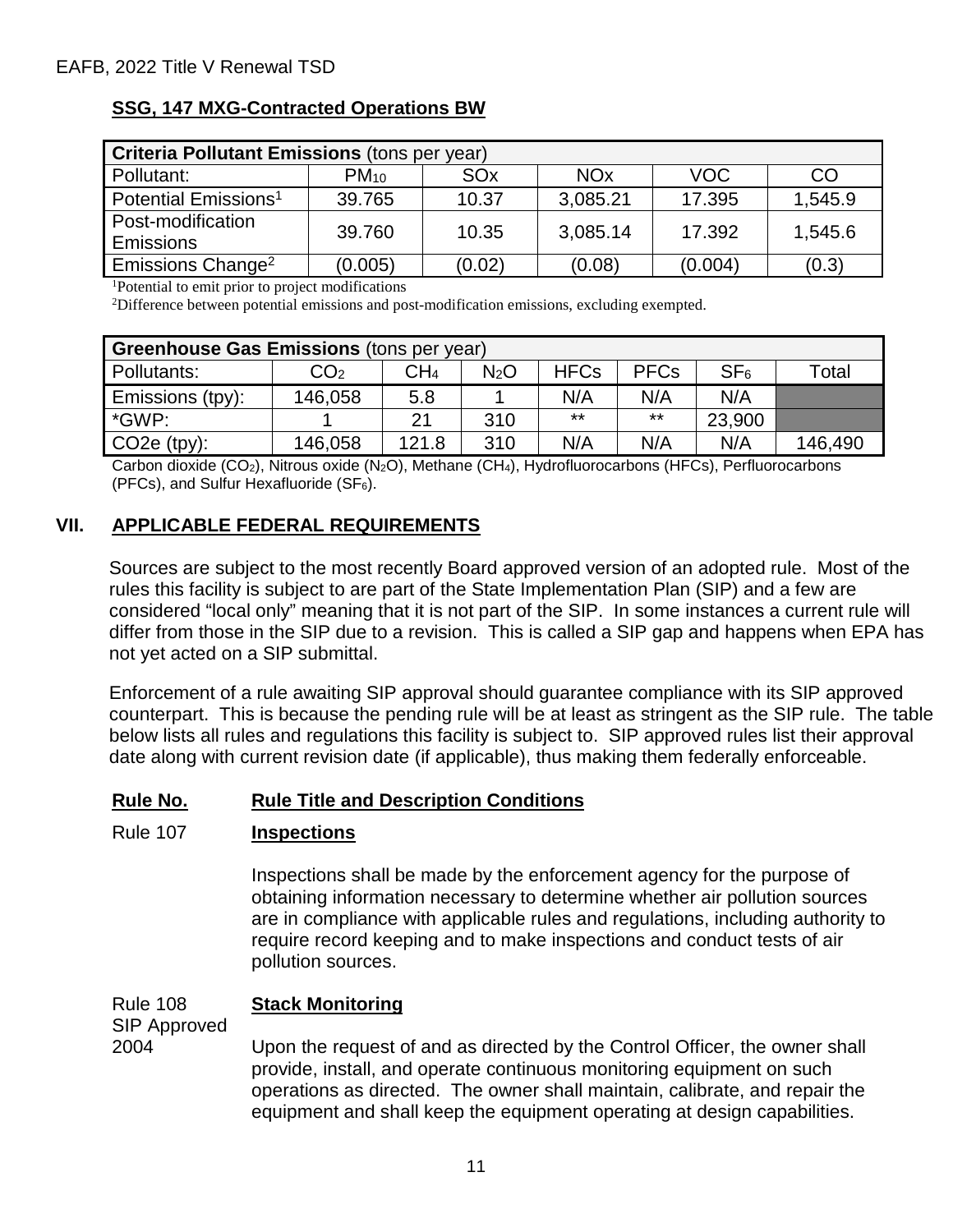Rule 108.1 **Source Sampling**

SIP Approved 2001 Upon the request of the Control Officer and as directed by him the owner of any source operation which emits or may emit air contaminants, for which emission limits have been established, shall provide the necessary and proper facilities for source sampling.

> The applicable test method, if not specified in the rule, shall be conducted in accordance with Title 40 CFR, Subpart 60, Appendix A - Reference Methods, except particulate matter (PM10) for compliance with Rule 210.1 requirements shall be conducted in accordance with Title 40 CFR, Subpart 51, Appendix M, Method 201 or 201A. Where no test method exists in the preceding references for a source type source sampling shall be conducted in accordance with California Air Resources Board (CARB) approved methods.

#### Rule 114 **Severability**

SIP Approved 1999

If any provision, clause, sentence, paragraph, section or part of these Regulations or application thereof to any person or circumstance shall for any reason be adjudged by a court of competent jurisdiction to be unconstitutional or invalid, such judgment shall not affect or invalidate the remainder of this Regulation and the application of such provision to other persons or circumstances, but shall be confined in its operation to the provision, clause, sentence, paragraph, section or part thereof directly involved in the controversy in which such judgment shall have been rendered and to the person or circumstance involved, and it is hereby declared to be the intent of the Eastern Kern Air Pollution Control Board that these Regulations would have been issued in any case had such invalid provision or provisions not been included.

#### Rule 201.1 **Applicability of Federally Enforceable Conditions**

Title V Rule

Revised 2012 Federally Enforceable Conditions shall apply to Design Conditions, Operational Conditions, Special Conditions, Compliance Testing Requirements, and Emission Limits. Any District or State-only condition (not required by the EPA) does not apply.

## Rule 201.1 **Permit Life**

The life of this permit shall be five years from the date of issuance.

## Rule 201.1 **Administrative Permit Amendment and Minor Permit Modification**

Administrative Permit Amendment and Minor Permit Modification are those actions taken by the District as defined in Rule 201.1.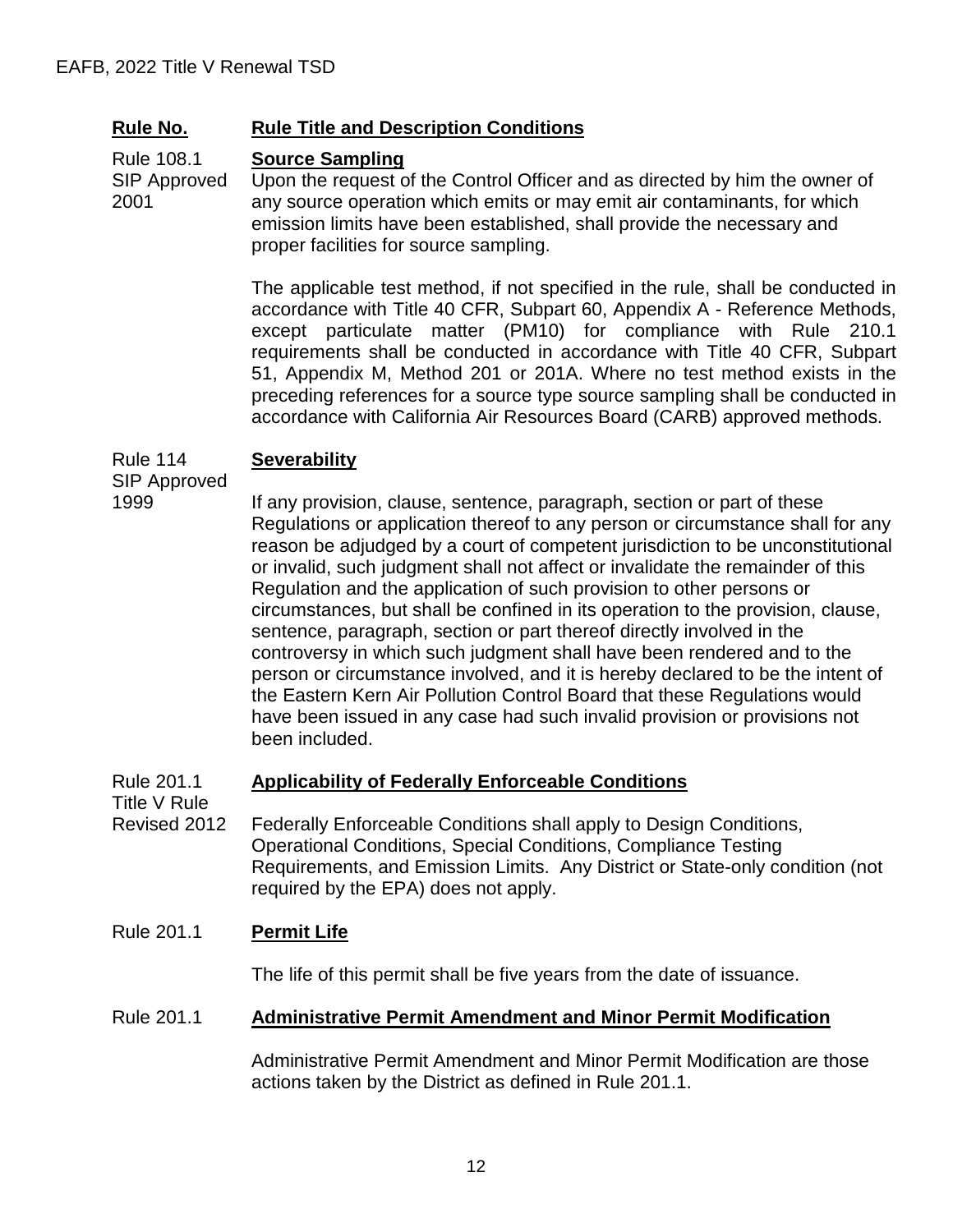### Rule 201.1 **Compliance with Permit Conditions**

- A. Edwards AFB shall comply with all permit conditions;
- B. Permit does not convey any property rights or any exclusive privilege;
- C. Non-compliance with any permit condition shall be grounds for permit termination, revocation and reissuance, modification, enforcement action or denial of permit renewal;
- D. Edwards AFB shall not use "need to halt or reduce a permitted activity in order to maintain compliance" as a defense for non-compliance with any permit condition;
- E. Pending permit action or notification of anticipated non-compliance does not stay any permit condition; and
- F. Within a reasonable time period, Edwards AFB shall furnish any information requested by the APCO, in writing, for purpose of determining: 1) compliance with the permit, or 2) whether or not cause exists for a permit or enforcement action.

### Rule 201.1 **Emergency Provisions**

- A. EAFB shall comply with the requirements of Rule 111 and the emergency provisions contained in all permit streamlining requirements imposed in accordance with Subsection VI.J. all District-only rules which apply in accordance with Subsection VI.K.1. and all applicable federal requirements not subsumed by such permit streamlining requirement(s) or District-only rules;
- B. Within two weeks of an emergency event, an owner or operator of the source shall submit to the District a properly signed, contemporaneous log or other relevant evidence which demonstrates that:
	- 1) An emergency occurred;
	- 2) The permittee can identify the cause(s) of the emergency;
	- 3) The facility was being properly operated at the time of the emergency;
	- 4) All steps were taken to minimize the emissions resulting from the emergency; and
	- 5) Within two working days of the emergency event, the permittee provided the District with a description of the emergency and any mitigating or corrective actions taken;
- C. In any enforcement proceeding, the permittee has the burden of proof for establishing that an emergency occurred.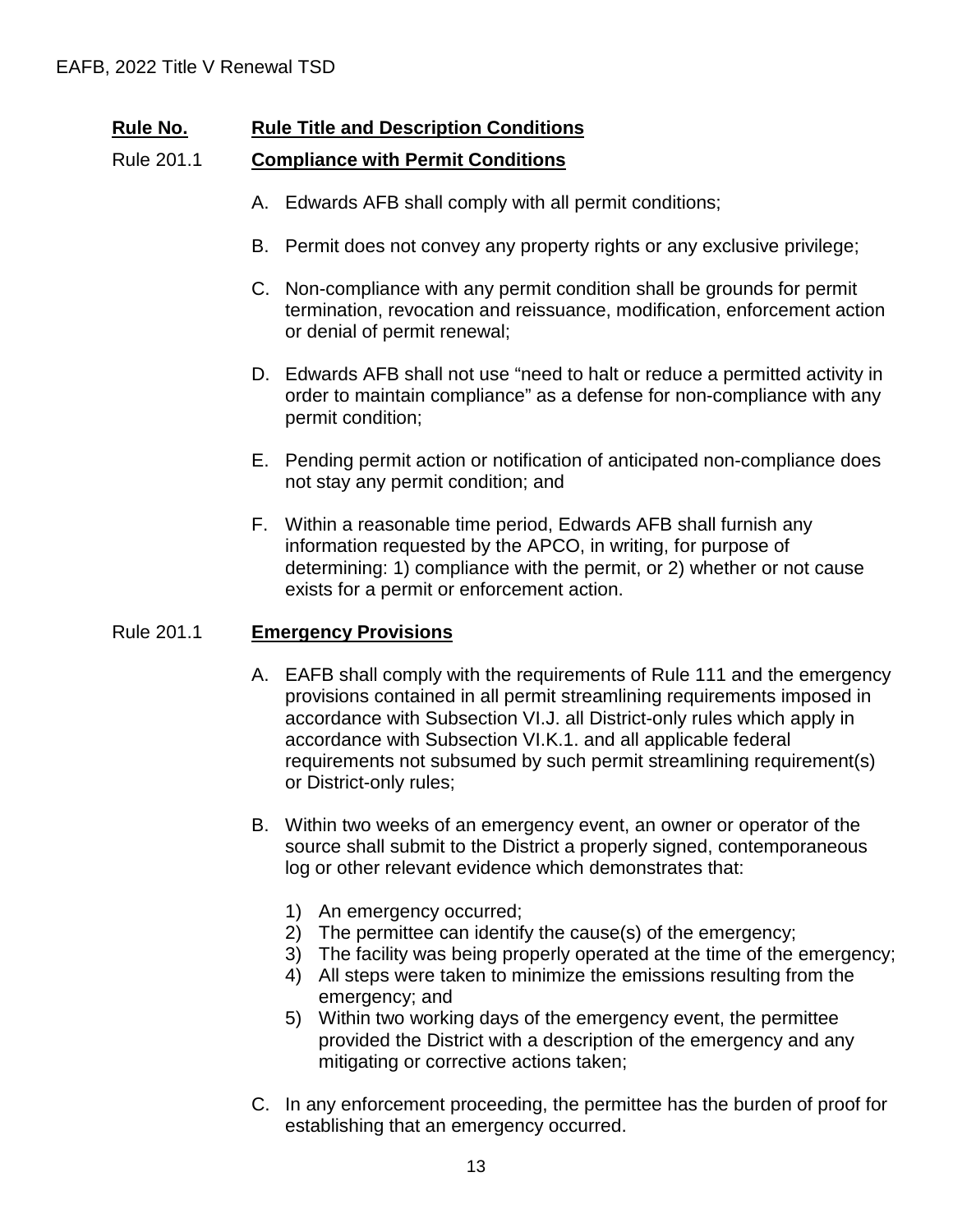### Rule 201.1 **Record Keeping**

- A. Recording of maintenance of all monitoring and support information associated with all permit streamlining requirements imposed in accordance with Rule 201.1, Subsection VI.J., all District-only rules which apply in accordance with Rule 201.1, Subsection VI.K.1., and all applicable federal requirements not submitted by such permit streamlining requirement(s) or District-only rules, including:
	- 1) Date, place, and time of sampling;
	- 2) Operating conditions at time of sampling;
	- 3) Date, place, and method of analysis; and
	- 4) Results of analysis;
- B. Retention of records of all required monitoring data and support information for a period of at least five years from the date of sample collection, measurement, report, or application; and
- C. Any other record keeping deemed necessary by the APCO to ensure compliance with all permit streamlining requirements imposed in accordance with Rule 201.1, Subsection VI.J., all District-only rules which apply in accordance with Rule 201.1, Subsection VI.K.1., and all applicable federal requirements not subsumed by such permit streamlining requirement(s) or District-only rules.

### Rule 201.1 **Referencing of District and Applicable Requirements**

Pursuant to Rule 201.1.VI.C. District hereby references the following documents which are clearly identified and available to the District and to the public:

Each reference shall include, at a minimum, title or document number, author and recipient if applicable, date, citation of relevant sections of the Rule or document, and identification of specific source activities or equipment for which the referencing applies.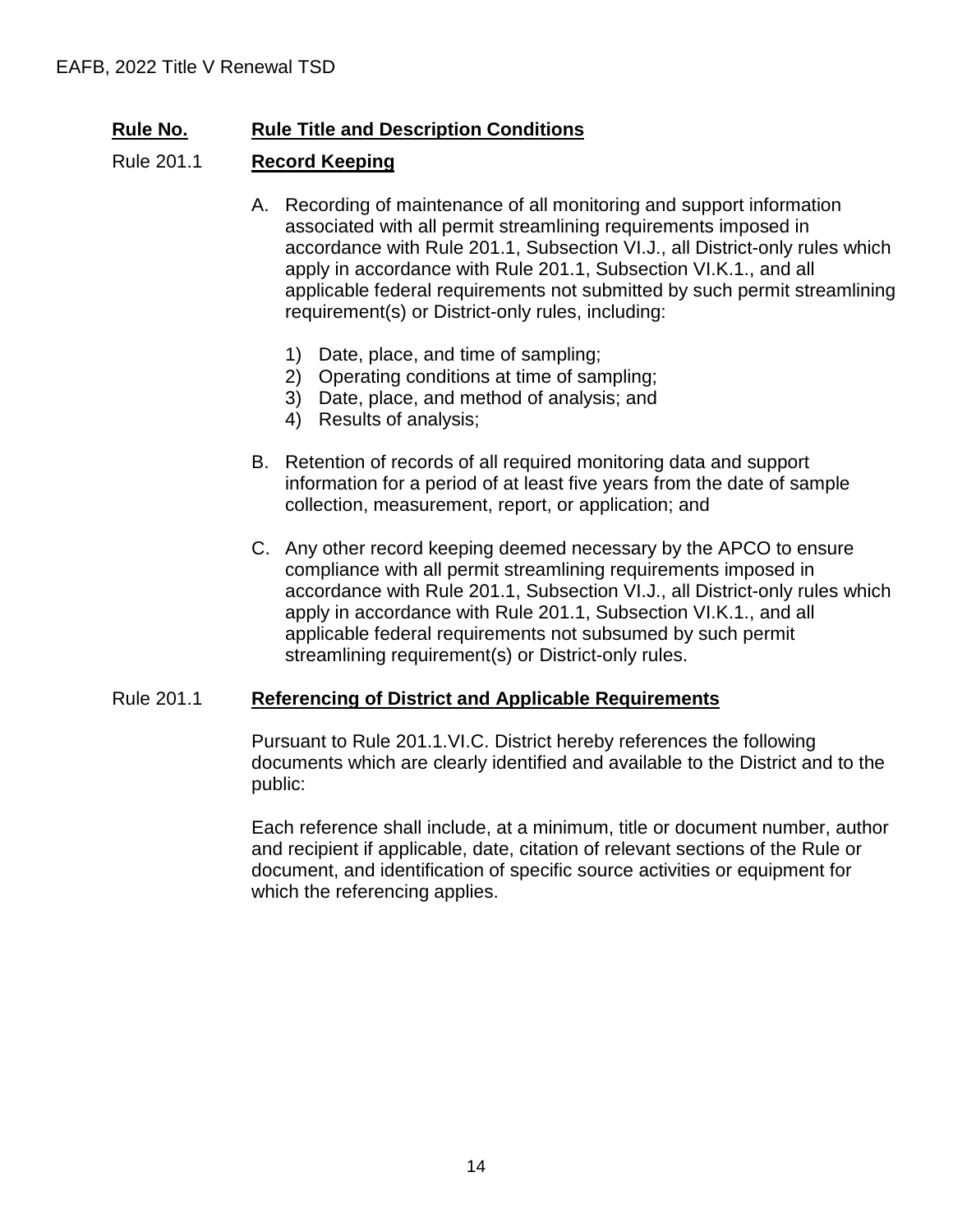### Rule 201.1 **Reporting**

- A. Any non-conformance with permit requirements, including any attributable to emergency conditions (as defined in Rule 201.1) shall be promptly reported to the APCO and in accordance with Rule 111;
- B. Monitoring report shall be submitted at least every six months identifying any non-conformance with permit requirements, including any previously reported to the APCO;
- C. All reports of non-conformance with permit requirements shall include probable cause of non-conformance and any preventative or corrective action taken;
- D. Progress report shall be made on a compliance schedule at least semiannually and including:
- 1) Date when compliance will be achieved,
- 2) Explanation of why compliance was not, or will not be achieved by the scheduled date, and
- 3) Log of any preventative or corrective action taken; and
- E. Each monitoring report shall be accompanied by a written statement from the responsible official certifying the truth, accuracy, and completeness of the report.

### Rule 201.1 **Right of Entry**

EAFB shall allow entry of District, CARB, or U.S. EPA officials for purpose of inspection and sampling, including:

- A. Inspection of the stationary source, including equipment, work practices, operations, and emission-related activity;
- B. Inspection and duplication of records required by the permit to operate; and
- C. Source sampling or other monitoring activities.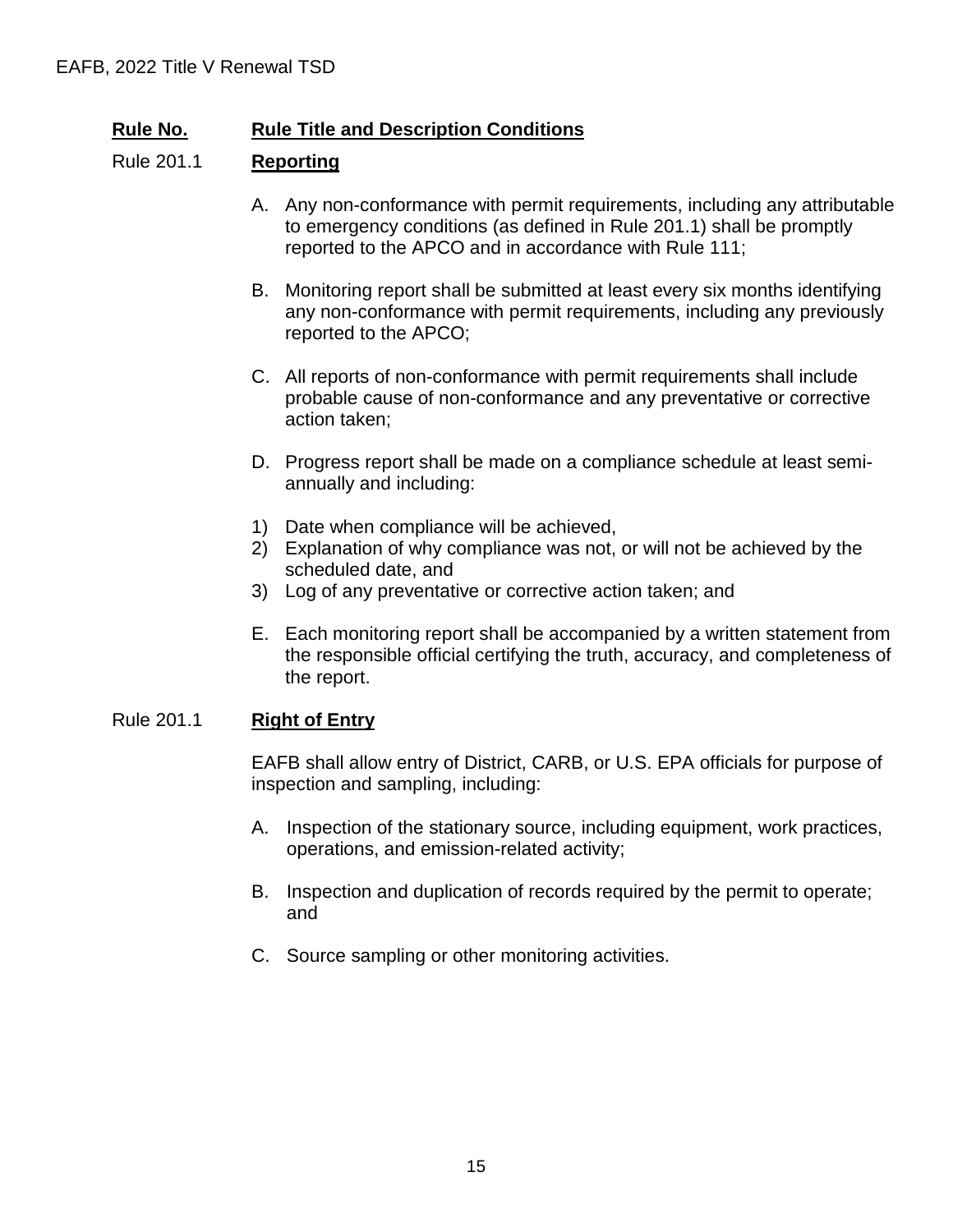## Rule 201.1 **Periodic Monitoring**

### **Non-Point**

Edwards AFB shall conduct testing semi-annually, in accordance with the methodology contained in EPA Method 22 for all active non-point sources where conditions allow for a valid Method 22. This testing will be the basis for determining compliance with the visible emission standard in District Rule 401. If no emissions are observed utilizing Method 22, the non-point source shall be deemed to be in compliance with the visible emission standard. If emissions are observed from any non-point source operating under normal operating conditions, Edwards AFB shall conduct testing on that non-point source within 24 hours of the Method 22 testing in accordance with EPA Method 9 to verify compliance with the visible emission standard.

NOTE: This requirement does not apply to permitted emission sources such as the application of paint that is not sprayed or atomized, or to fugitive emissions resulting from activities not covered by a permit to operate, unless the source is subject to District Rule 210.1 (NSR) requirements. Additionally, this requirement does not apply to classified operations that do not have external venting to an unclassified area.

### **Point**

Edwards AFB shall conduct testing semi-annually, in accordance with the methodology contained in EPA Method 22 for all active/in use point sources. This condition is only applicable to areas where a valid Method 22 or Method 9 can be performed. This testing will be the basis for determining compliance with the visible emission standard in District Rule 401. If no emissions are observed utilizing Method 22, the point source shall be deemed to be in compliance with the visible emission standard. If emissions are observed from any non-point source operating under normal operating conditions, Edwards AFB shall conduct testing on that point source:

- A. Within 24 hours of the Method 22 testing in accordance with EPA Method 9 to verify compliance with the visible emission standard. If compliance is not documented:
- B. Within 30 days of the Method 9 testing in accordance with EPA Method 5 or 5D to verify compliance with the requirements of District Rules 404.1, 405, 406 and/or 210.1.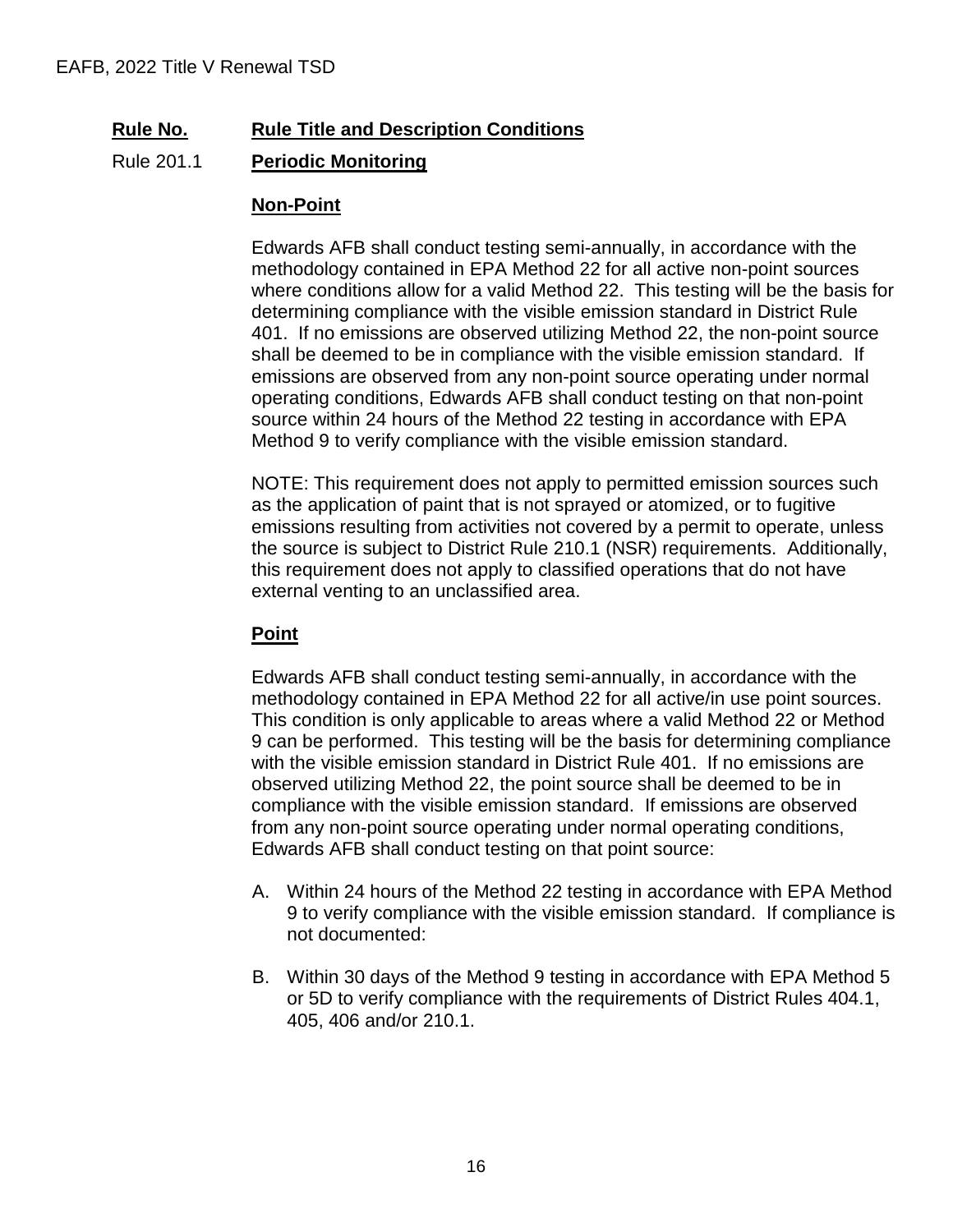### Rule 201.1 **Additional Monitoring**

All control equipment shall be inspected annually for proper operation. Edwards AFB shall maintain all records of control equipment maintenance for a period of five years.

Monitoring shall be the responsibility of the source; however, a visible emissions inspection or Method 9 conducted by a District inspector may be counted as meeting the requirement for the source to conduct same if the information and records generated by the inspector meets the requirements of the permit and a copy of the records are maintained by the source for a period of five years.

Record keeping provisions associated with all monitoring requirements shall include the following information:

- A. Identification of stack or emission point being monitored;
- B. Operational conditions at the time of monitoring;
- C. Records of any monitoring conducted, including records of emission or operational parameter values and the date, place and time of sampling or measurement; and
- D. Where corrective action is triggered, description of the corrective action and the date, time and results of any corrective action.

### Rule 209 **Conditional Approval**

The Control Officer shall issue an Authority to Construct or a Permit to Operate, subject to conditions to insure compliance of the operation of any article, machine, equipment or other contrivance within the standards of Rule 208 and 208.1, in which case the conditions shall be specified in writing. Commencing work under such Authority to Construct or operation under such Permit to Operate shall be deemed acceptance of all conditions so specified. The Control Officer shall issue an Authority to Construct or Permit to Operate with revised conditions upon receipt of a new application, if the applicant demonstrates the article, machine, equipment or other contrivance can be operated within the standards of Rule 208 and 208.1 under the revised conditions.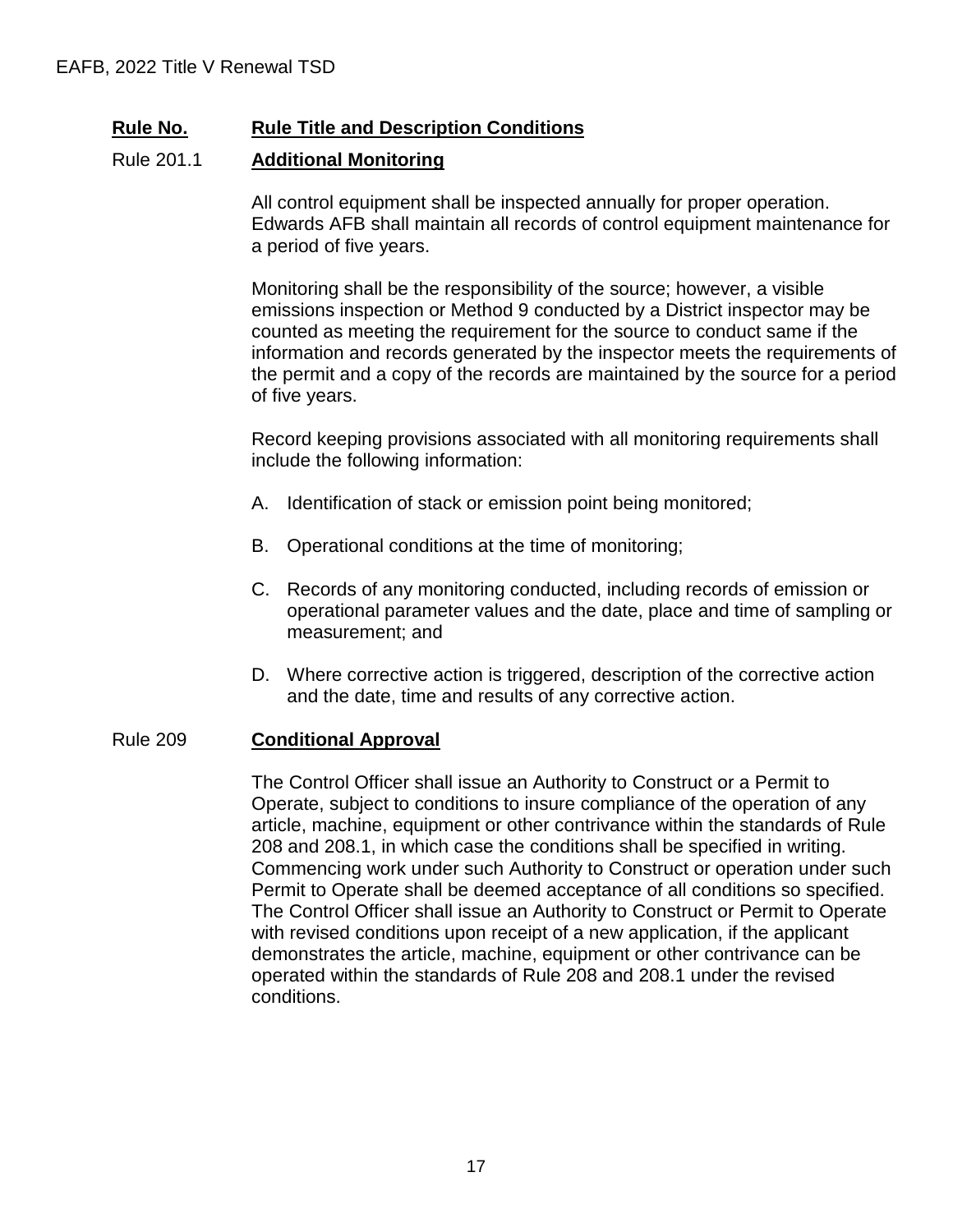## **Rule No. Standards for Authority to Construct**

- Rule 201.1 A. Edwards AFB may make a change to this permitted facility that is not addressed or prohibited by the federally enforceable conditions of this Part 70 permit without obtaining a Part 70 permit revision if:
	- 1) The Permittee has obtained all permits and approvals required by District Rules 201 and 210.1 (unless the change is exempt under District Rule 202);
	- 2) The change is not subject to any requirements under Title IV of the Clean Air Act;
	- 3) The change is not a Title I modification; and
	- 4) The change does not violate an applicable requirement of the Clean Air Act or a federally enforceable term or condition of this permit.
	- B. For a change that qualified under this section, the Permittee shall provide contemporaneous written notice to the District and the U.S. EPA (except for a change that is exempt under District Rule 202). This written notice shall describe the change, including the date it was made, and shall contain other information as required to determine new applicable requirements of the Clean Air Act that apply as a result of the change;
	- C. Upon satisfying the requirements of paragraph B above, the Permittee may make the proposed change;
	- D. Changes that qualify under this section are not subject to the requirements for Part 70 revisions;
	- E. The Permittee shall include each off-permit change made under this section in the application for renewal of this Part 70 permit; and
	- F. The permit shield(s) provided in this permit do not apply to off-permit changes made under this section.

#### Rule 210.4 **Prevention of Significant Deterioration (PSD)**

SIP Approved

2013

EAFB may be subject to District Rule 210.4, Prevention of Significant Deterioration (PSD) if it undergoes major modification(s).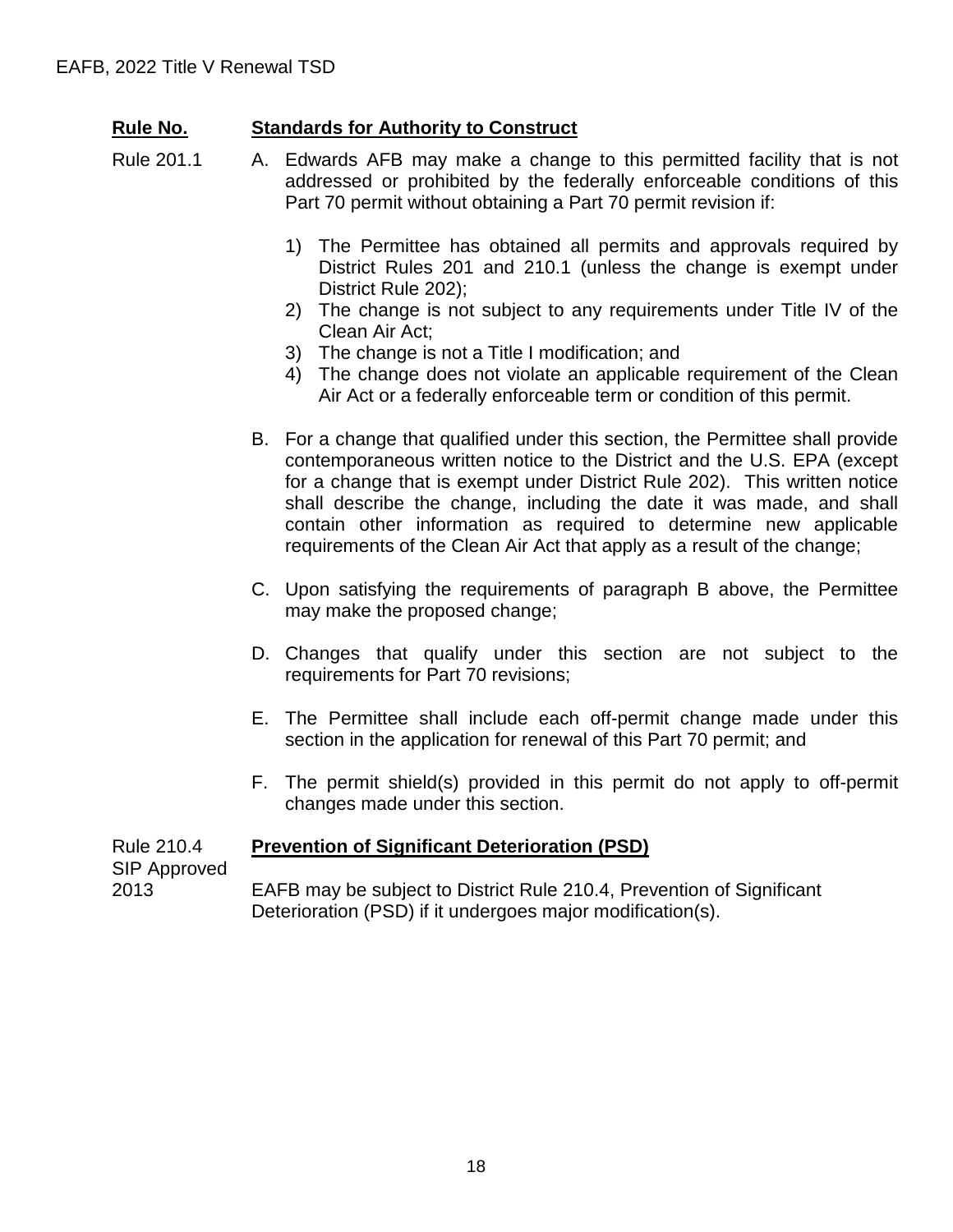Rule 301 and **Permit Fees**

201.1

Every applicant for an Authority to Construct or a Permit to Operate shall pay a filing fee. For issuance of an Authority to Construct, or an initial Permit to Operate, the applicant shall pay fees as prescribed in Rule 301. For issuance of an Authority to Construct, application processing fees shall also be paid as prescribed in Rule 303. The applicant shall receive credit for filing fees paid.

Annually on the anniversary of issuance of a Permit to Operate, the permittee shall pay a renewal fee as prescribed in Rule 301. Fees collected pursuant to Rule 201.1, Section VIII.B. shall supplement applicable Rules 301 and 301.3 fee requirements.

### **Payment of Supplemental Fee**

An owner or operator, or his designee, shall pay an annual supplemental fee for a permit to operate pursuant to Rule 201.1 as determined by the calculation method in Subsection VIII.B.3., to provide a District-wide fee rate of \$25 per ton of fee-based emissions (CPI-adjusted) for all facilities subject to Rule 201.1, unless Rule 201.1 VIII.B.2. applies.

### Rule 301.4 **Greenhouse Gas Fee**

Any stationary source that has actual GHG emissions, in the prior calendar year, greater than or equal to 100,000 tons of CO2e, as calculated in accordance with 40 CFR Part 98, shall pay a Consumer Price Index (CPI) adjusted GHG fee per ton of CO2e being emitted. Sources subject to this Rule shall submit an annual report of GHG emissions to the District no later than the thirty-first day of March.

Rule 401 **Visible Emissions**

SIP Approved 2001

Unless otherwise stated in equipment specific permits, the following limits apply:

### **Limits**

A person shall not discharge into the atmosphere, from any single source of emission whatsoever, any air contaminant for a period or periods aggregating more than three minutes in any one hour which is:

- A. As dark or darker in shade as that designated as No. 1 on the Ringelmann Chart, as published by the United States Bureau of Mines, or
- B. Of such opacity as to obscure an observer's view to a degree equal to or greater than does smoke described in Subsection A.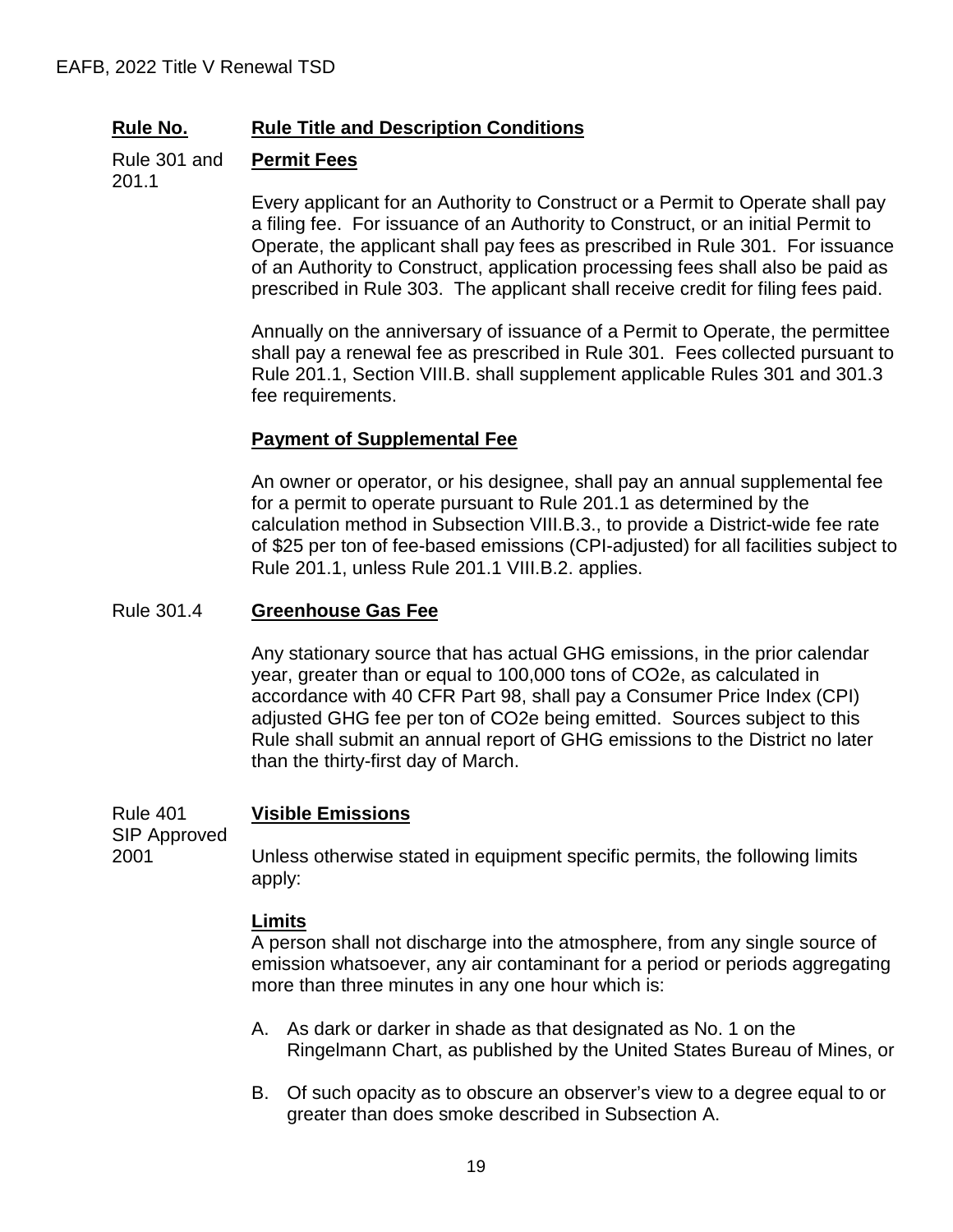| <b>Rule No.</b>                                  | <b>Rule Title and Description Conditions</b>                                                                                                                                                                                                                                                                                                   |  |  |  |  |  |
|--------------------------------------------------|------------------------------------------------------------------------------------------------------------------------------------------------------------------------------------------------------------------------------------------------------------------------------------------------------------------------------------------------|--|--|--|--|--|
| Rule 404.1                                       | <b>Particulate Matter Concentration - Desert Basin</b>                                                                                                                                                                                                                                                                                         |  |  |  |  |  |
| <b>SIP Approved</b><br>2008                      | A person shall not discharge into the atmosphere from any single source<br>operation, the construction or modification of which commenced after the<br>adoption of this Rule, particulate matter in excess of 0.1 grains per cubic foot<br>of gas at standard conditions.                                                                      |  |  |  |  |  |
|                                                  | This condition does not apply to rocket engine testing meeting the<br>requirements of Rule 431, fires set in accordance with Rule 416, or boilers,<br>steam generators, water or process heaters that combust only CARB certified<br>or PUC regulated liquid or gaseous fuel.                                                                  |  |  |  |  |  |
| <b>Rule 405</b>                                  | <b>Particulate Matter - Emission Rate</b>                                                                                                                                                                                                                                                                                                      |  |  |  |  |  |
| <b>SIP Approved</b><br>1984                      | A person shall not discharge into the atmosphere from any source operation,<br>particulate matter in excess of the limits set forth in the allowable particle<br>emissions based on process weight rate table included in Rule 405.                                                                                                            |  |  |  |  |  |
| <b>Rule 407</b>                                  | <b>Sulfur Compounds</b>                                                                                                                                                                                                                                                                                                                        |  |  |  |  |  |
| <b>SIP Approved</b><br>1972                      | A person shall not discharge into the atmosphere sulfur compounds, which<br>would exist as a liquid or gas at standard conditions, exceeding in<br>concentration at the point of discharge: 0.2 percent by volume calculated as<br>sulfur dioxide $(SO2)$ .                                                                                    |  |  |  |  |  |
| <b>Rule 409</b>                                  | <b>Fuel Burning Equipment - Combustion Contaminants</b>                                                                                                                                                                                                                                                                                        |  |  |  |  |  |
| <b>SIP Approved</b><br>1999                      | A. Fuel burning equipment, the construction or modification of which is<br>commenced after August 17, 1971, shall not discharge into the<br>atmosphere particulate matter, sulfur dioxide or nitrogen oxides in excess<br>of the Environmental Protection Agency Standard of Performance                                                       |  |  |  |  |  |
|                                                  | B. A person shall not discharge into the atmosphere combustion<br>contaminants exceeding in concentration at the point of discharge: 0.1<br>grain per cubic foot of gas calculated to 12 percent of carbon dioxide<br>(CO <sub>2</sub> ) at standard conditions.                                                                               |  |  |  |  |  |
| <b>Rule 410</b>                                  | <b>Organic Solvents</b>                                                                                                                                                                                                                                                                                                                        |  |  |  |  |  |
| <b>SIP Approved</b><br>(1977)<br>Revised<br>1979 | A person shall not discharge into the atmosphere more organic materials in<br>any one day from any article, machine, equipment or other contrivance in<br>which any organic solvent or any material containing organic solvent is utilized<br>unless the emissions are controlled or reduced as outlined in the organic<br>solvent rule (410). |  |  |  |  |  |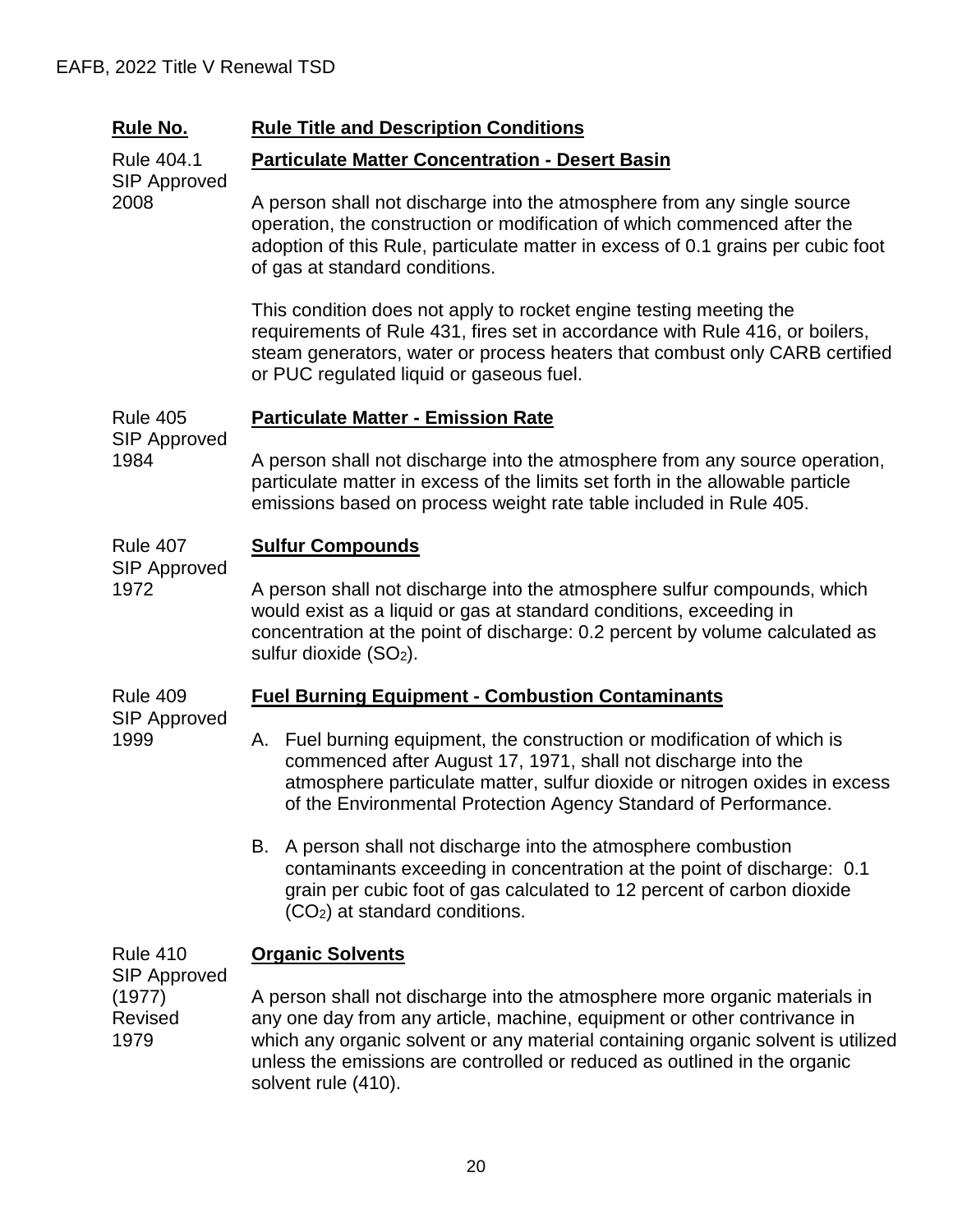|  | Rule No. | <b>Rule Title and Description Conditions</b> |
|--|----------|----------------------------------------------|
|--|----------|----------------------------------------------|

#### Rule 410.1A **Architectural Coating Operations**

SIP Approved Edwards AFB may be subject to provisions of Rule 410.1A that apply to architectural coatings operations. This provision does not apply to coating operations occurring in shop applications to nonstationary structures or associated parts such as airplanes, ships, boats, trains, automobiles. Aerosols, adhesives, and architectural coatings sold in one liter or less containers are not considered architectural coating operations as defined in Rule 410.1A. Architectural coating opearations shall maintain adequate records demonstrating compliance and / or any exemption to the requirements of Rule 410.1A.

#### Rule 410.2 **Disposal and Evaporation of Solvents**

SIP Approved 1972

2010

A person shall not during any one day disposed of a total of more than 1½ gallons of any photochemically reactive solvent as defined in Rule 410.X, or of any material containing more than 1½ gallons of any such photochemically reactive solvent into the atmosphere.

#### Rule 410.3 **Organic Solvent Degreasing Operation**

SIP Approved

1999

2016

A person shall not operate any organic solvent degreasing operation unless the equipment utilized complies with all applicable requirements of Rule 410.3. Organic solvent degreasing operations as defined in Rule 410.3 shall maintain adequate records demonstrating compliance or any exemption to the requirements of Rule 410.3.

#### Rule 410.8 **Aerospace Assembly and Coating Operations**

SIP Approved

Edwards AFB shall comply with all applicable requirements of Rule 410.8 that apply to the manufacturing, assembling, coating, masking, bonding, paint stripping, surface cleaning, service, and maintenance of aerospace components and cleanup of associated equipment, storage, and disposal of solvents and waste solvent materials. Aerospace and associated components coating operations as defined in Rule 410.8 shall maintain adequate records demonstrating compliance or any exemption to the requirements of Rule 410.8.

Rule 410.9 SIP Approved 2016 **Wood Products Surface Coating Operations**  Edwards AFB may be subject to provisions of Rule 410.9 that apply to surface coating of wood products. Aerosols and architectural coatings as defined in Rule 410.1A are not considered wood product coating operations as defined in Rule 410.9. Wood product coating operations shall maintain adequate records demonstrating compliance or any exemption to the requirements of Rule 410.9.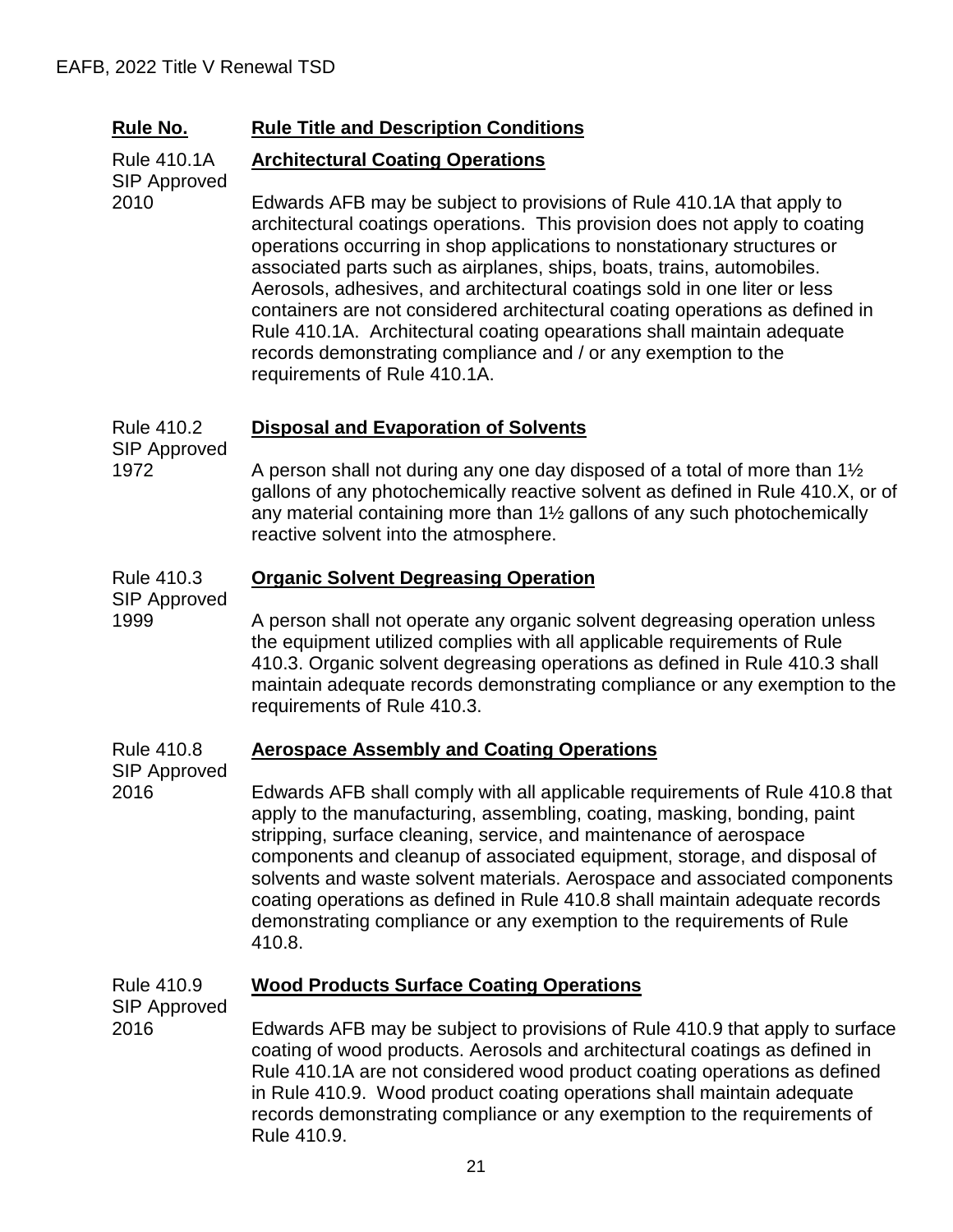## **Rule No. Rule Title and Description Conditions Storage of Organic Liquids**

Rule 411 SIP Approved 1998

A person shall not use equipment to store organic liquids and petroleum distillates with a true vapor pressure greater than 1.5 psia unless provisions are made for controlling organic vapors. A portable temporary tank with capacity of 21,000 gallons or less, left on site for six months or less, may be exempt from vapor control requirements provided pressure relief device is set within 10 percent of maximum allowable working pressure of container.

#### Rule 416 **Open Burning**

SIP Approved 1999

### **Applicability**

This Rule shall apply to all burning activities not confined to an incinerator which meets requirements of Rule 418 (Incinerators), but shall not apply to combustion of fuels in a device designed to produce useful energy and which meets all applicable parts of Regulation IV. Wildland vegetation management, forest management, or range improvement burning as defined in Rule 417, and in compliance with applicable provisions of Rule 417 shall not be subject to this requirement. Rule 417.

### **Prohibition**

No person shall burn any refuse or other material in an open outdoor fire within the boundaries of the District, unless any of the exceptions in Rule 416 apply. Burning of Federal facility materials must comply with applicable requirements of Section V of Rule 416.

#### Rule 419 **Nuisance**

SIP Approved 1972

A person shall not discharge from any source whatsoever such quantities of air contaminants or other material which cause injury, detriment, nuisance or annoyance to any considerable number of persons or to the public or which endanger the comfort, repose, health or safety of any such persons or the public or which cause or have a natural tendency to cause injury or damage to business or property.

#### Rule 422 **Federal New Source Performance Standards (NSPS)**

SIP Approved 1977 Provisions of Part 60, Chapter 1, Title 40, Code of Federal Regulations, in effect September 5, 1996, are hereby adopted by reference and made a part hereof. All new and modified sources shall comply with applicable standards, criteria and requirements set forth therein.

> All applicable requirements of 40 CFR Part 60, Subparts A (General Requirements), Dc (Small Steam Generating Units), IIII (Compression Ignition Internal Combustion Engines), and WWW (Municipal Solid Waste Landfills) apply to this facility.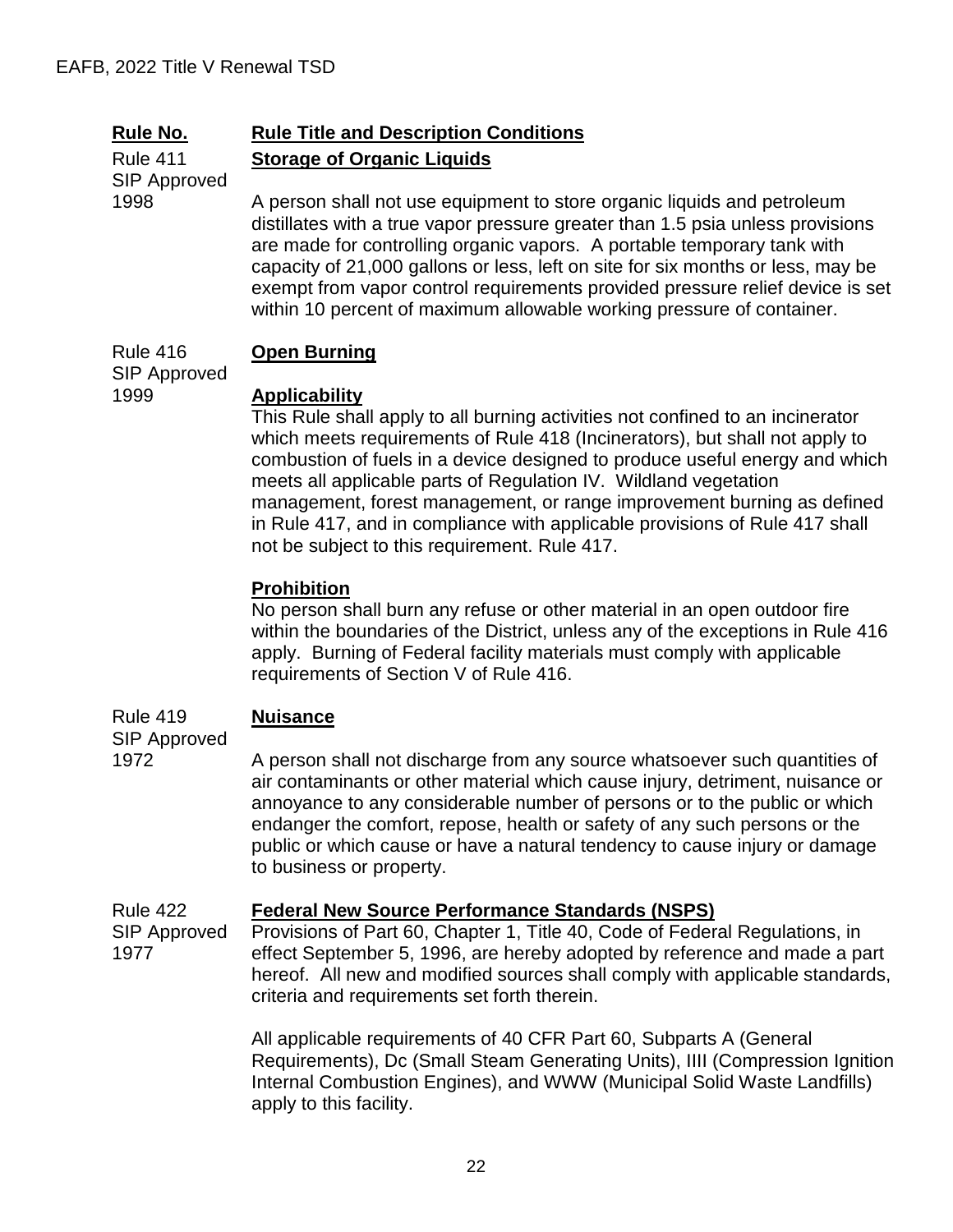Rule 423 SIP Approved **National Emission Standards for Hazardous Air Pollutants and Source Categories (NESHAPS)**

1977

Provisions of Title 40, Chapter 1, Parts 61 and 63, Code of Federal Regulations, in effect November 7, 2002, are hereby adopted by reference and made a part hereof. All sources of hazardous air pollution shall comply with applicable standards, criteria and requirements set forth herein.

All applicable requirements of 40 CFR Part 61, Subpart M (Asbestos); and 40 CFR Part 63, Subpart A (General Provisions), GG (Aerospace Manufacturing and Rework Facilities), DDDDD (Industrial, Commercial, and Institutional Boilers and Process Heaters), and ZZZZ (RICE) apply to this facility apply to this facility.

#### **Asbestos**

EAFB shall comply with the applicable requirements of Sections 61.145 through 61.147 of the National Emission Standard for Asbestos for all demolition and renovation projects.

The RICE NESHAP does not apply to portable or transportable engines (has wheels, skids, carrying handles, dolly, trailer, or platform), which do not remain in one location within the facility for more than 12 months.

#### Rule 425.2 SIP Approved 1984 **Boilers, Steam Generators, and Process Heaters (Oxides of Nitrogen)**

An owner/operator of any emission boiler, steam generator or process heater with a rated heat input of 5 million Btu/hr unit with and annual heat input of 90,000 therms or more during one or more of the three preceding years of operation shall comply with applicable NOx emission limit(s) listed in Section V, Requirements of Rule 425.2.

An owner/operator of any unit becoming subject to requirements of Section V.A by exceeding the annual heat input exemption threshold shall comply with following increments of progress:

1. On or before December 31st of calendar year immediately following year annual heat input threshold was exceeded, submit an Emission Control Plan containing information prescribed in Section VI.D; and

2. No later than three calendar years following submission of Emission Control Plan, demonstrate final compliance with all applicable standards and requirements of this Rule.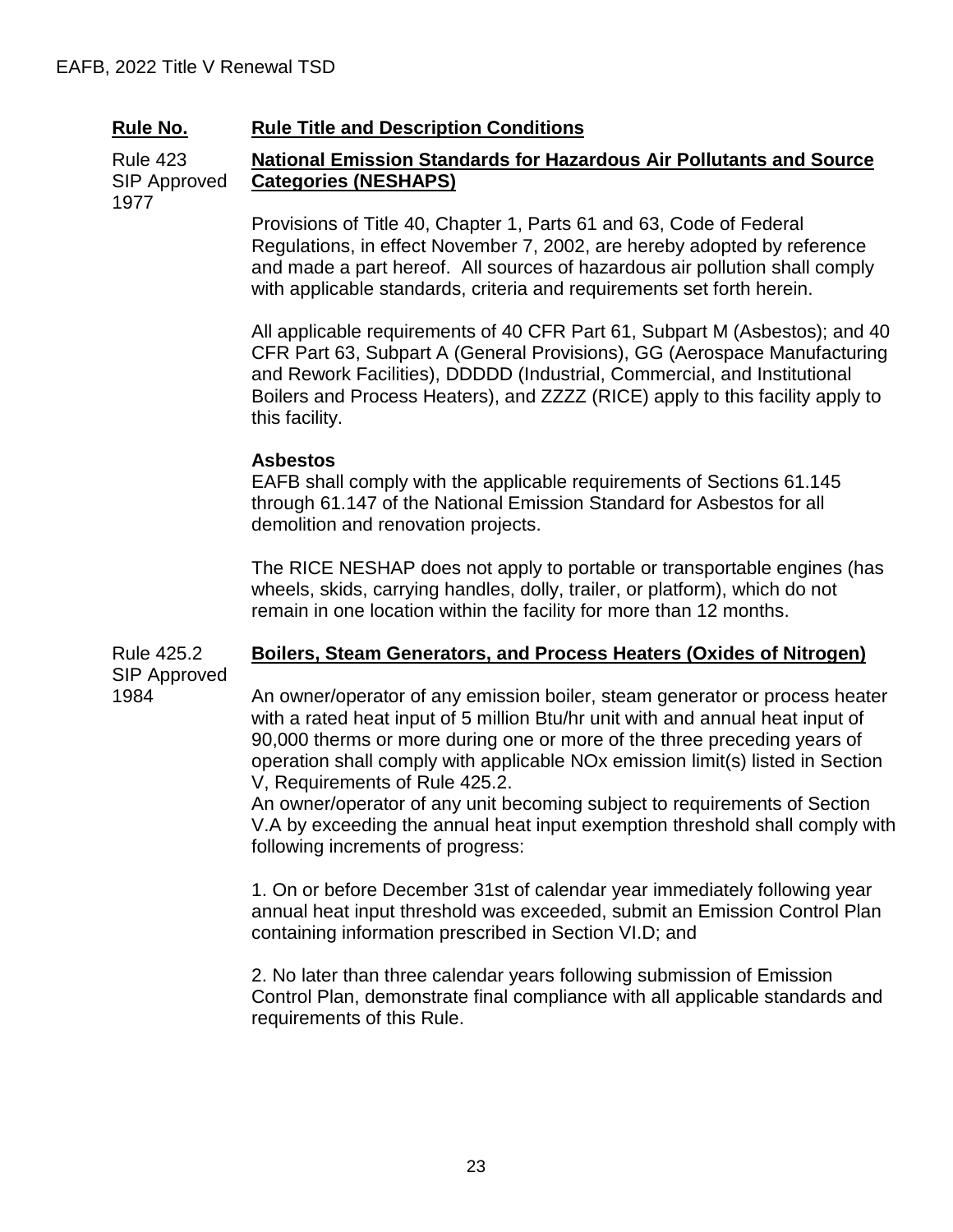#### Rule 431 **Propellant Combustion and Rocket Testing**

SIP Approved 2008 Edwards AFB shall comply with all applicable requirements of Rule 431 for open-air rocket propellant combustion operations conducted on rocket test stands. The provisions of Rule 431 do not apply to emergency destruction/disposal of propellant by qualified bomb squad or explosive ordinance groups or jet engine testing. Propellant Combustion and Rocket Testing detonation operations shall maintain adequate records demonstrating compliance and / or any exemption to the requirements of Rule 431.

#### Rule 432 **Polyester Resin Operations**

SIP Approved 2015 Edwards AFB shall comply with all applicable requirements of Rule 432 that apply to the commercial and industrial polyester resin operations and cleanup of associated equipment, storage, and disposal of solvents and waste solvent materials. Polyester resin and associated components coating operations as defined in Rule 432 shall maintain adequate records demonstrating compliance and / or any exemption to the requirements of Rule 432.

#### CAA Section **Clean Air Act**

112(r)(7)

Should this stationary source, as defined in 40 C.F.R. section 68.3, become subject to the accidental release prevention regulations in part 68, then the owner or operator shall submit a risk management plan (RMP) by the date specified in section 68.10 and shall certify compliance with the requirements of part 68 as part of the annual compliance certification as required by 40 C.F.R. part 70 or 71.

### **Federal Rule Rule Title and Description Conditions**

### 40 CFR 68 **Risk Management Plan**

Should this stationary source, as defined in 40 CFR section 68.3, become subject to the accidental release prevention regulations in part 68, then the owner or operator shall submit a risk management plan (RMP) by the date specified in section 68.10 and shall certify compliance with the requirements of part 68 as part of the annual compliance certification as required by 40 CFR part 70 or 71.

### 40 CFR 82 **Protection of Stratospheric Ozone**

Persons opening appliances for maintenance, service, repair, or disposal must comply with the required practices pursuant to 40 CFR §82.156. Equipment used during maintenance, service, repair, or disposal of appliances must meet the standards for recycling and recovery equipment in accordance with 40 CFR §82.158. Persons performing maintenance, service, repair or disposal of appliances must be certified by a certified technician pursuant to 40 CFR §82.161.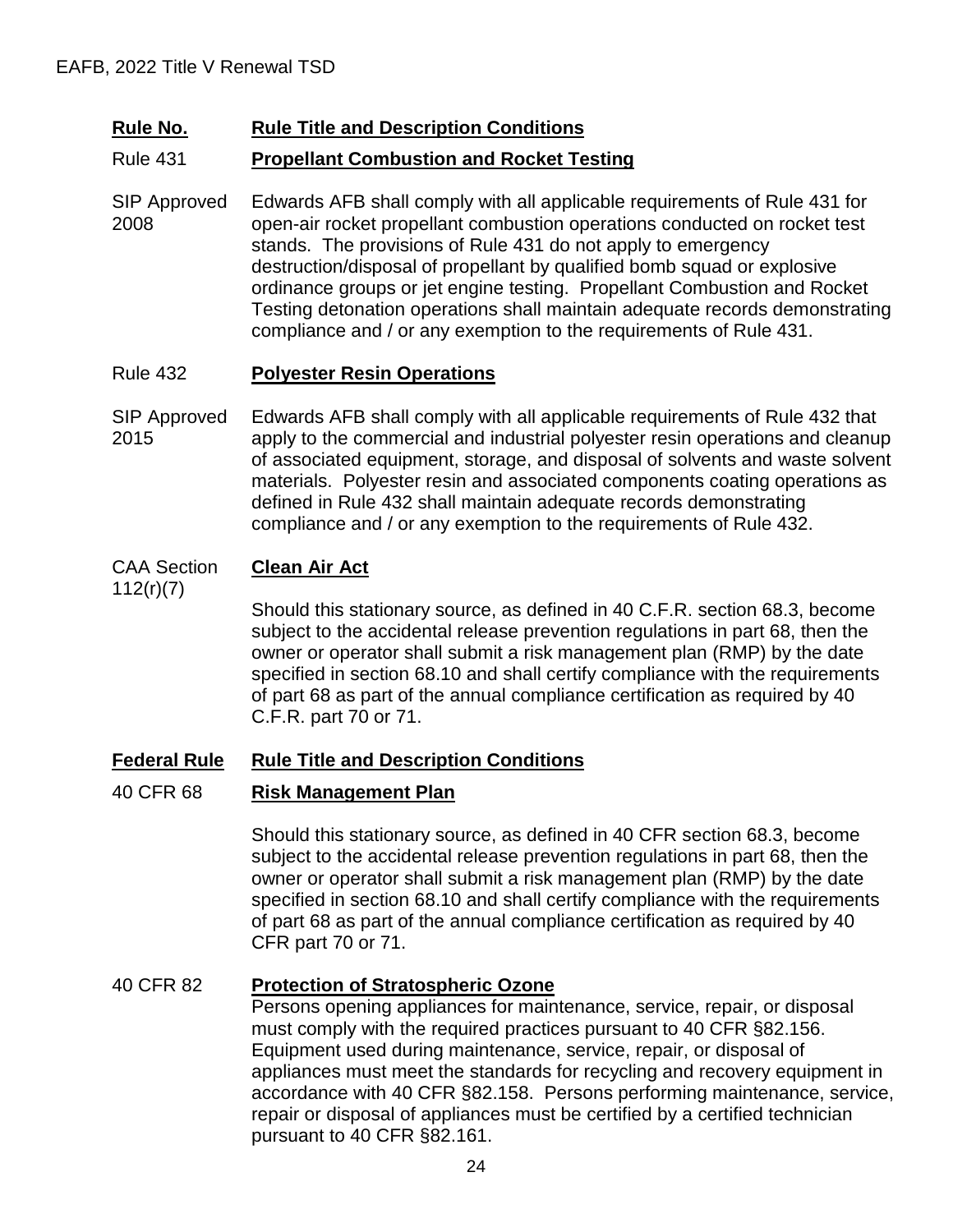## **Federal Rule Rule Title and Description Conditions**

#### **Protection of Stratospheric Ozone**

Persons opening appliances for maintenance, service, repair, or disposal must comply with the required practices pursuant to 40 CFR §82.156. Equipment used during maintenance, service, repair, or disposal of appliances must meet the standards for recycling and recovery equipment in accordance with 40 CFR §82.158. Persons performing maintenance, service, repair or disposal of appliances must be certified by a certified technician pursuant to 40 CFR §82.161.

#### 40 CFR **Compliance Certification**

70.5d

The owner/operator shall comply with the following procedures for compliance certification:

- A. Submittal of a compliance certification by the owner or operator to the U.S. EPA and copy to the APCO within 60 days after end of compliance certification period;
- B. Compliance certification period shall begin March 28 of each year and end March 27 of the following year;
- C. Such compliance certification shall identify the basis for each permit term or condition, e.g., specify the emissions limitation, standard or work practice, and a means of monitoring compliance with the term or condition;
- D. Such compliance certification shall include compliance status and method(s) used to determine compliance for the current time period and over entire reporting period; and
- E. Such compliance certification shall include any additional inspection, monitoring or entry requirement promulgated pursuant to Sections 114(a) and 504(b) of the CAA.

Any application form, report, or compliance certification submitted pursuant to these regulations shall contain certification by a responsible official of truth, accuracy, and completeness. This certification and any other certification required under this part shall state that, based on information and belief formed after reasonable inquiry, the statements and information in the document are true, accurate, and complete.

U.S. EPA's Mailing Address:

 Director, Air Division 75 Hawthorne Street AIR-3 San Francisco, CA 94105